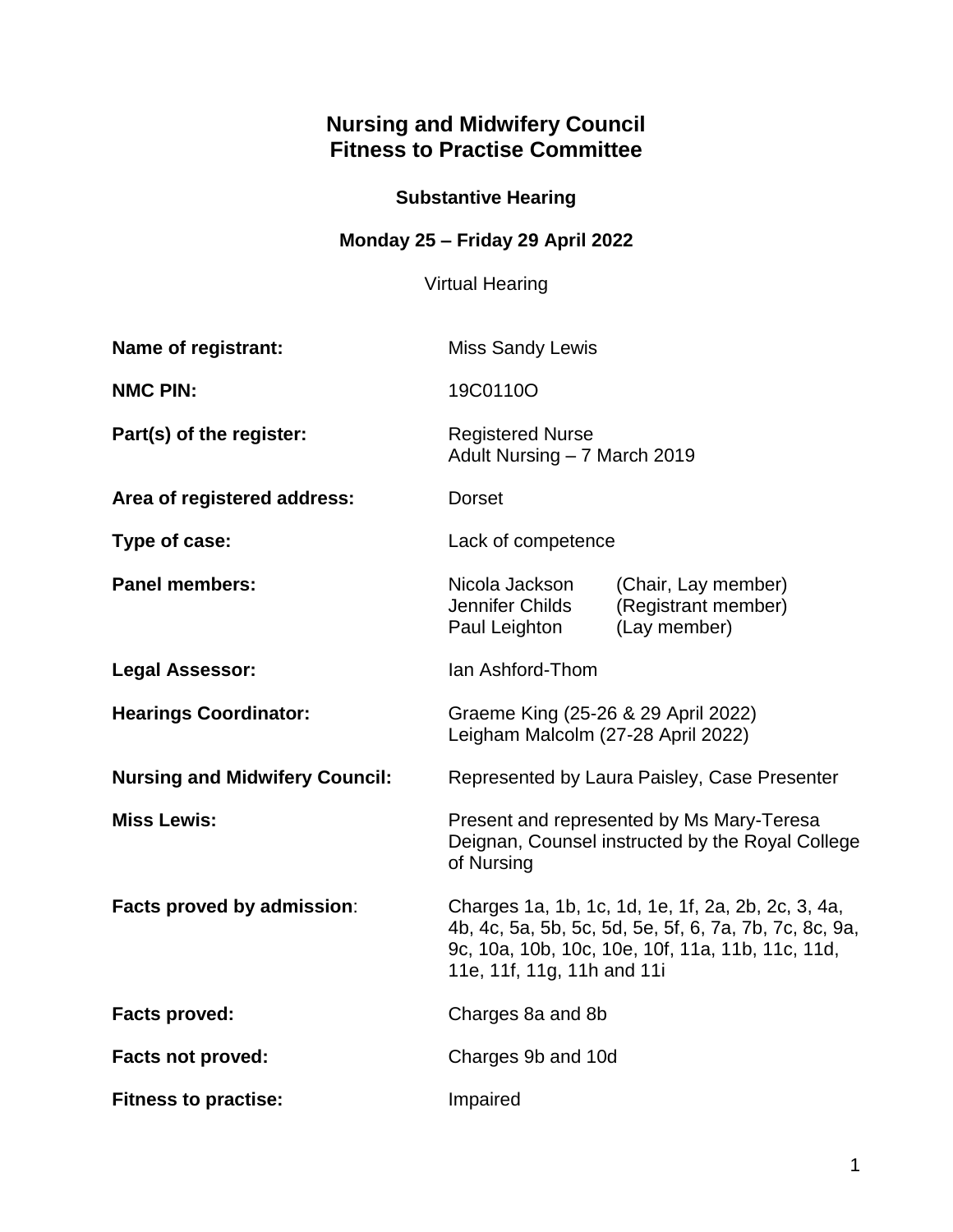| <b>Sanction:</b> | Conditions of practice order (18 months)         |
|------------------|--------------------------------------------------|
| Interim order:   | Interim conditions of practice order (18 months) |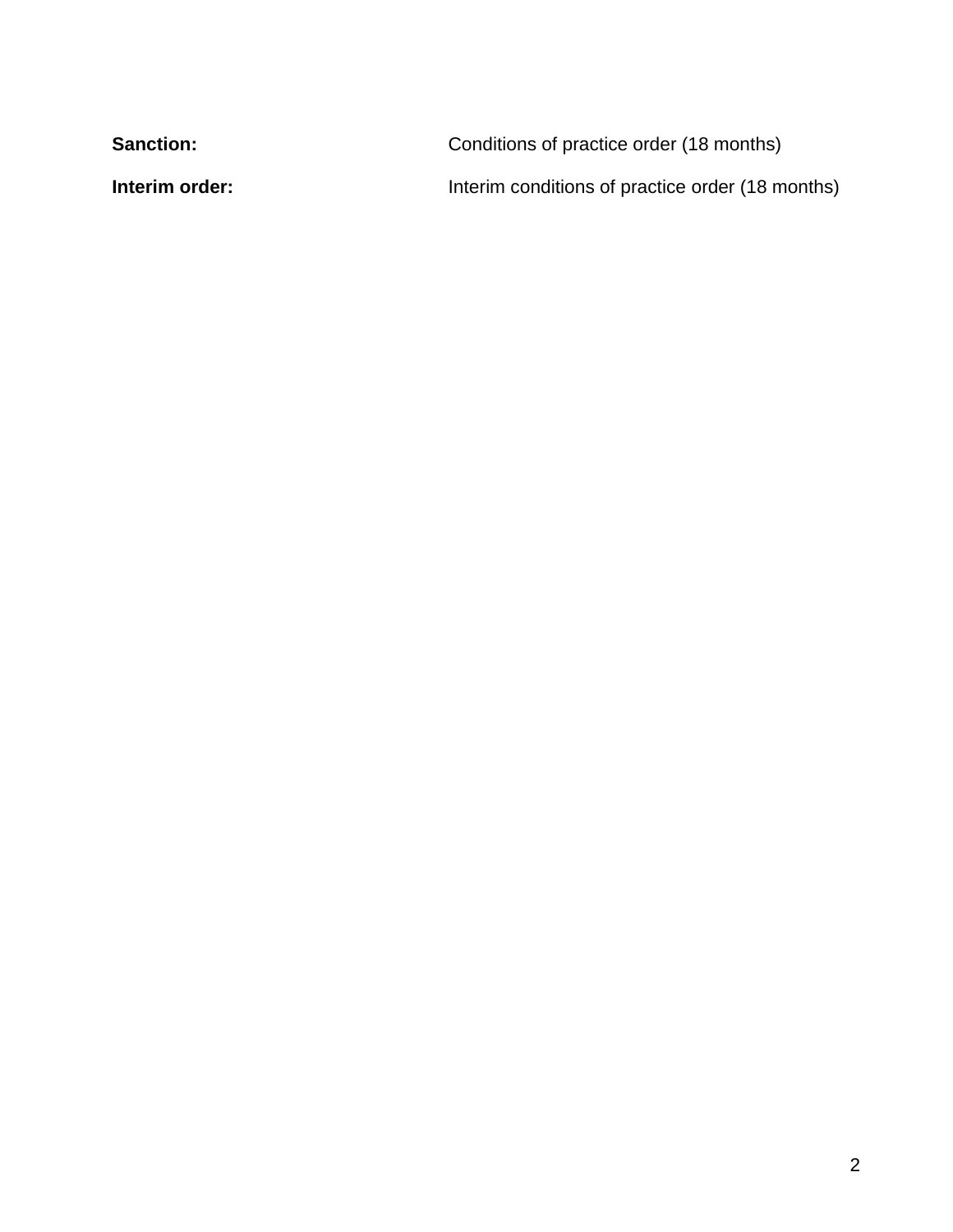## **Details of charges**

Between 3 April 2019 and 7 August 2019, you failed to demonstrate the standards of knowledge, skill, and judgement required to practise without supervision as a Band 5 Nurse, in that you:

- 1. Whilst subject to a Personal Improvement Plan at C3 Ward, Poole Hospital NHS Foundation Trust between 3 April 2019 and 17 June 2019, you failed to pass the following objectives:
	- a. Effective and competent communication skills. **(Proved by admission)**
	- b. Effective written communication. **(Proved by admission)**
	- c. To demonstrate initiative at all times, in line with the expectations of a Band 5 Staff Nurse. **(Proved by admission)**
	- d. Effective team working. **(Proved by admission)**
	- e. Effective time management skills. **(Proved by admission)**
	- f. To demonstrate the ability to act on any NEWS scores appropriately and effectively. **(Proved by admission)**
- 2. On 15 April 2019, in respect of one of more unknown patients:
	- a. Did not complete tasks and/or handover information for discharge. **(Proved by admission)**
	- b. Did not communicate with the health care assistant during the shift. **(Proved by admission)**
	- c. Did not provide a full handover to the night staff. **(Proved by admission)**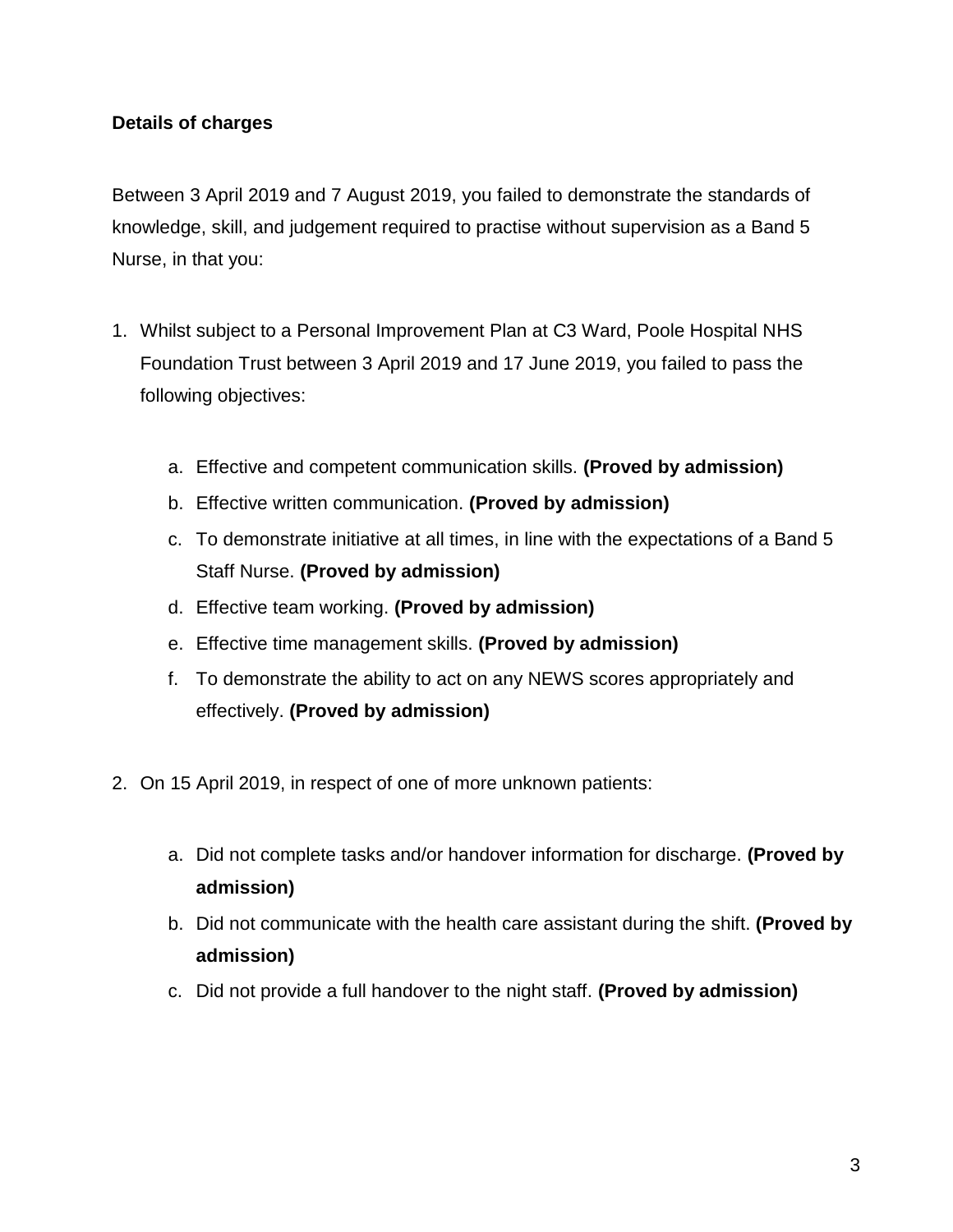- 3. On an unknown date in April 2019, whilst assisting a patient who was subject to infection control, you did not wear gloves and an apron when assisting the patient. **(Proved by admission)**
- 4. On 16 April 2019, in respect of one or more unknown patients you:
	- a. Did not complete discharge documentation for a patient who was due to be discharged on that day. **(Proved by admission)**
	- b. Did not communicate with the auxiliary nurse during the shift. **(Proved by admission)**
	- c. Did not contact the doctor and therapy team to obtain details for the patient's discharge. **(Proved by admission)**
- 5. On 21 April 2019 during a supervised shift, in respect of one or more patients you:
	- a. Did not communicate with the assigned Healthcare Assistant. **(Proved by admission)**
	- b. Did not complete tasks allocated to you by your supervisor, Colleague A. **(Proved by admission)**
	- c. Did not fully complete patient/nursing documentation. **(Proved by admission)**
	- d. Demonstrated a lack of understanding on how to complete fluid balance charts. **(Proved by admission)**
	- e. Did not provide a detailed handover to the staff in the nightshift. **(Proved by admission)**
	- f. Demonstrated poor communication skills with patients and colleagues. **(Proved by admission)**
- 6. Failed to pass the Non-IV Drug Calculations Test on 11 April 2019, 23 April 2019 and 30 April 2019. **(Proved by admission)**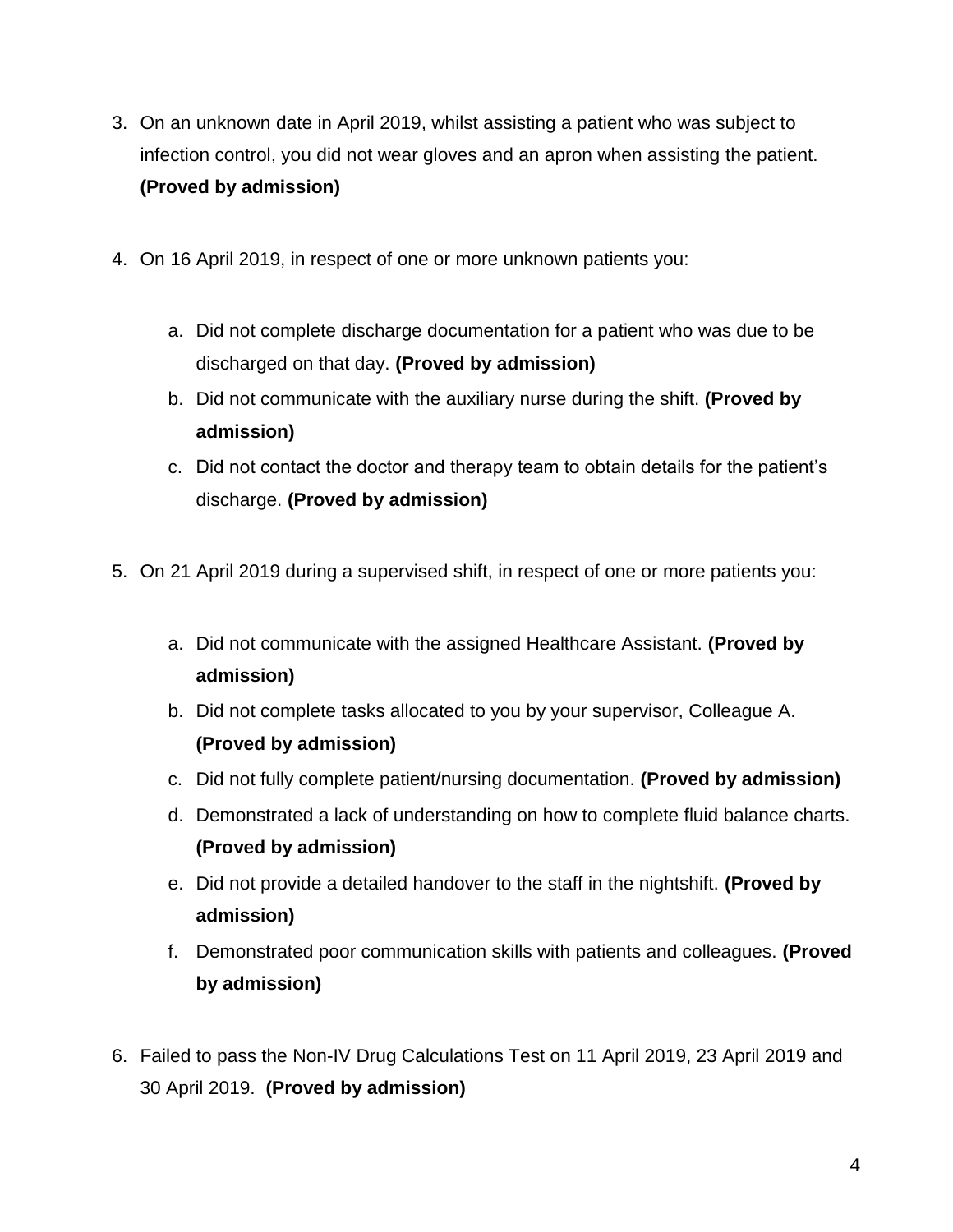- 7. On 25 April 2019, during a supervised shift, in respect of one or more unknown patients you:
	- a. Did not complete a fluid balance chart. **(Proved by admission)**
	- b. Did not check a number of unknown patient's cannulas and/or complete any VIP scores. **(Proved by admission)**
	- c. Incorrectly positioned an ECG lead. **(Proved by admission)**
- 8. On 14 May 2019, in respect of an unknown patient, you:
	- a. Did not escalate to a doctor that the patient had a heart rate of 125 bpm and an irregular heartbeat. **(Proved)**
	- b. Did not carry out observations on the patient when instructed. **(Proved)**
	- c. Did not check if the Healthcare Assistant had carried out any observations. **(Proved by admission)**
- 9. On 24 May 2019, in respect of an unknown patient, you:
	- a. Offered a patient Oramorph without checking the patient's airway. **(Proved by admission)**
	- b. Administered paracetamol without checking when it had last been administered. **(Not proved)**
	- c. Made no entries on the patient's fluid balance chart from 09:00 17:30. **(Proved by admission)**

10.On 5 June 2019, during a supervised shift, in respect of one or more unknown patients: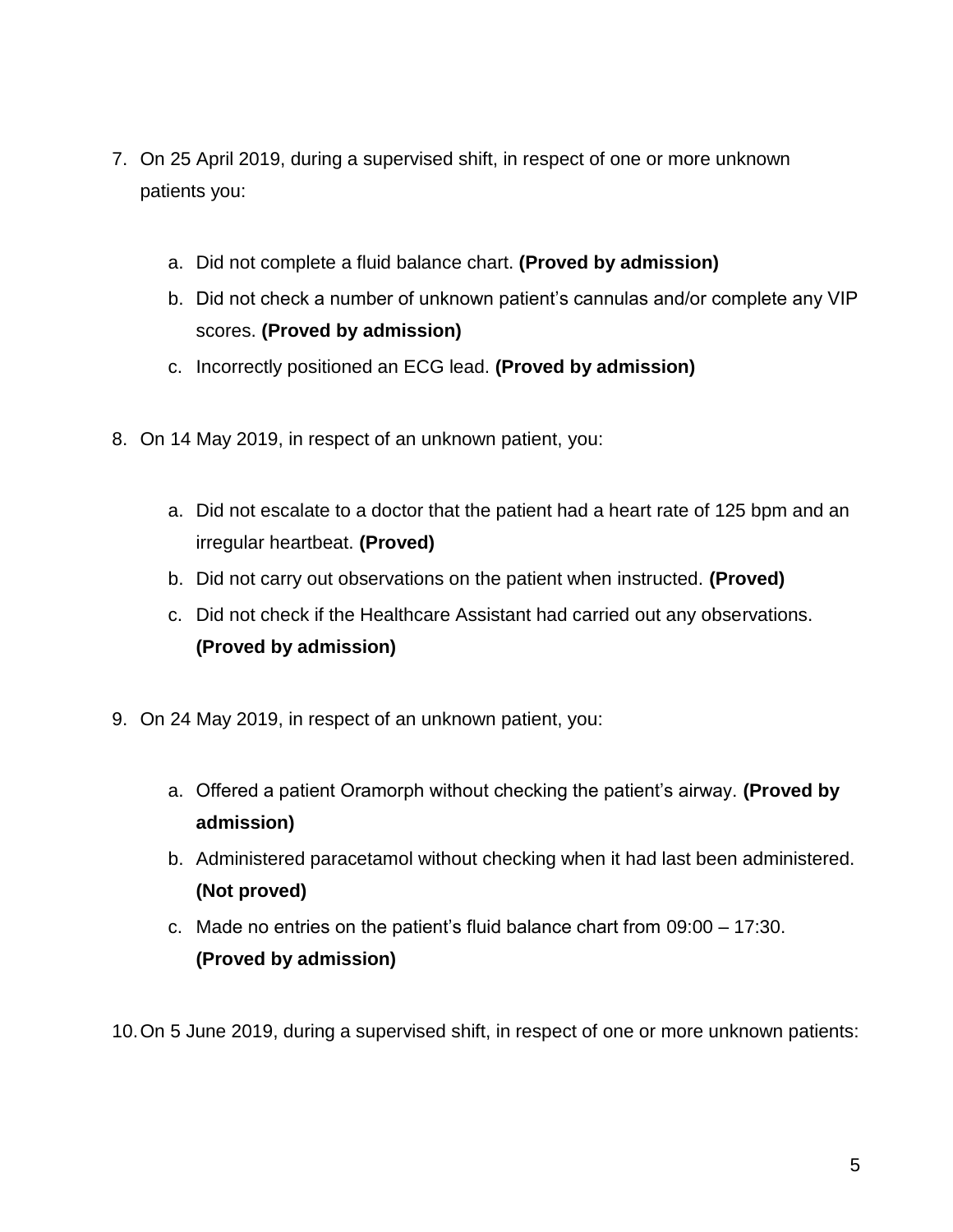- a. Did not complete any entries in Patient A's fluid balance chart between 12.00 and 16.00. **(Proved by admission)**
- b. Did not sign the fluid balance chart. **(Proved by admission)**
- c. Did not fully complete the nursing and evaluation care plan for Patient A. **(Proved by admission)**
- d. Demonstrated poor record keeping, in that your writing was illegible. **(Not proved)**
- e. Commenced an enteral feed without receiving written confirmation from a doctor that the nasogastric tube was in the correct position. **(Proved by admission)**
- f. Carried out the task as described in charge 10e above when you were not competent to do so. **(Proved by admission)**
- 11.Whilst subject to a PIP (as updated) at Lulworth Ward, Poole Hospital NHS Foundation Trust between 13 June 2019 and 13 August 2019, you failed to pass the following objectives:
	- a. Effective and competent communication skills. **(Proved by admission)**
	- b. Effective written communication. **(Proved by admission)**
	- c. To demonstrate initiative at all times, in line with the expectations of a Band 5 Staff Nurse. **(Proved by admission)**
	- d. Effective team working. **(Proved by admission)**
	- e. Effective time management skills. **(Proved by admission)**
	- f. To demonstrate the ability to act on any NEWS scores appropriately and effectively. **(Proved by admission)**
	- g. Safe and effective medication administration. **(Proved by admission)**
	- h. To demonstrate an understanding of hospital policies and procedures
	- i. Ability to use equipment safely. **(Proved by admission)**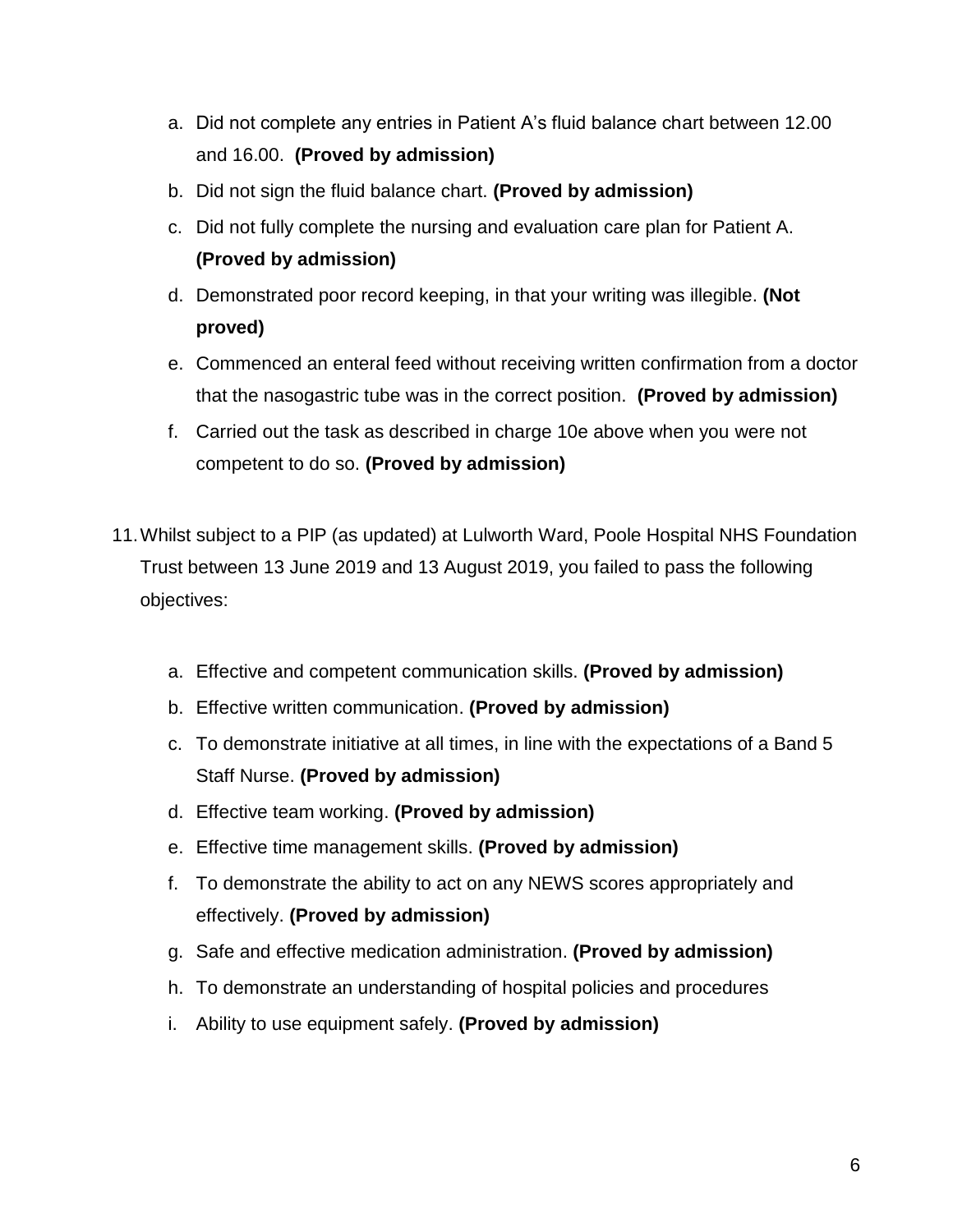AND in light of the above, your fitness to practise is impaired by reason of your lack of competence.

## **Background**

You were referred to the Nursing and Midwifery Council (NMC) on 24 September 2019 by Poole Hospital NHS Foundation Trust (the Trust)

You were first employed by the Trust on 5 November 2018 as a Band 4 Assistant Practitioner on Ward C3 (the Ward). The Ward is a surgical ward specialising in head and neck injuries, elective and emergency surgical admissions, and maxillofacial problems. You were working in a band 4 capacity whilst you undertook your Objective Structured Clinical Examination English exam in order to receive your NMC PIN. You subsequently joined the NMC register on 5 March 2019 and began a new role at the Trust as a Band 5 Staff Nurse on 7 March 2019.

During your first three months of practising as a registered nurse, concerns were raised regarding your level of competence. Some of the concerns raised related to:

- verbal and written communication
- teamwork
- time management
- general documentation
- medication administration; and
- basic observations.

You were placed on a Personal Improvement Plan (PIP) but advised the Trust that you were uncomfortable with your working environment and requested to be transferred to a different ward.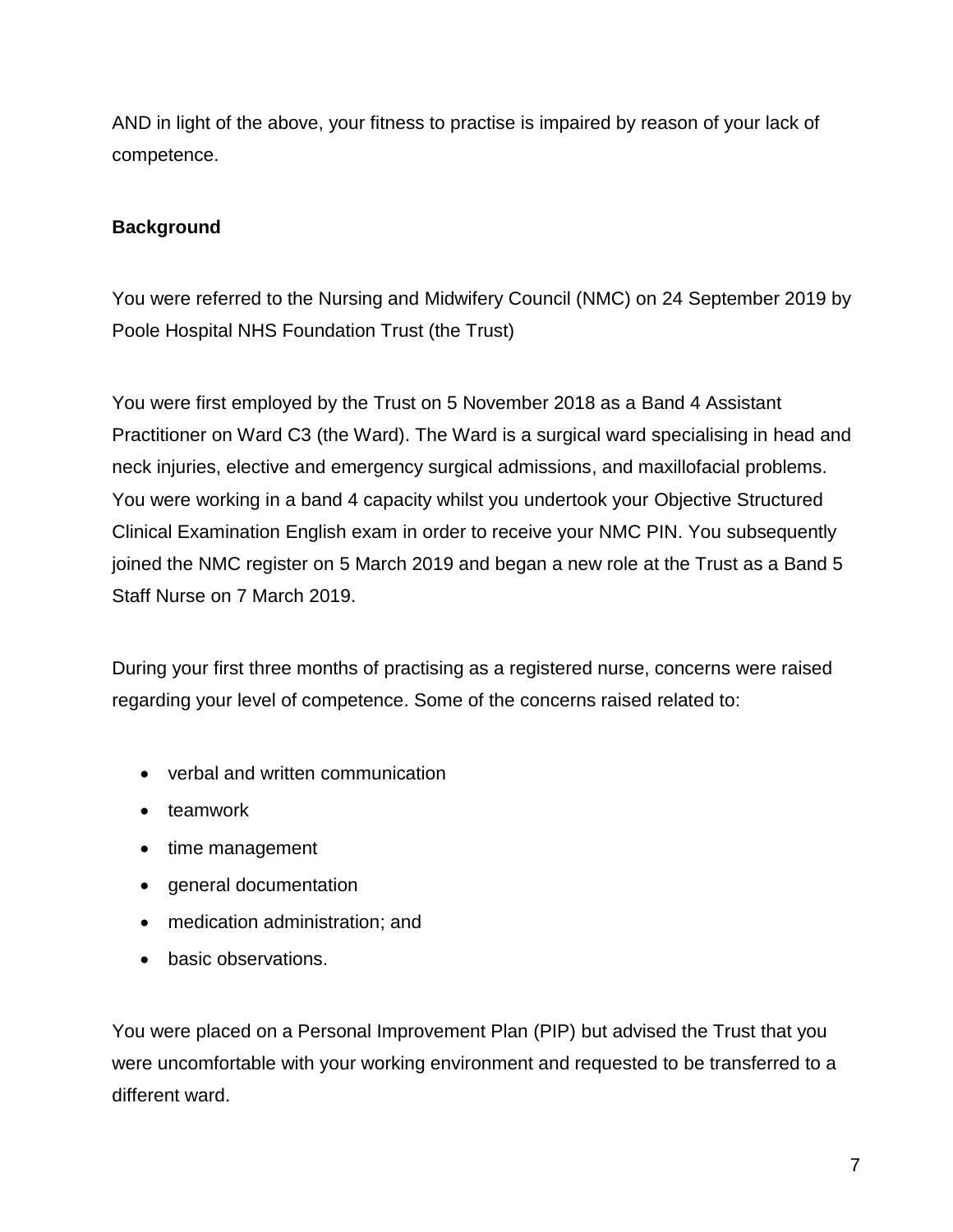On 17 June 2019, you were moved to Lulworth Unit (the Unit) as this offered a less specialist area of nursing. The Unit is an elderly care unit which has patients admitted for social or palliative care reasons. The Trust decided that, due to the ongoing concerns, whilst working on the Unit you would act in the capacity of band 4. This meant you were not able to administer any medication.

On 7 August 2019, the Trust informed you that you had not met the objectives set within your PIP and that it was going to proceed with a formal disciplinary hearing. You resigned from the Trust on 13 August 2019.

### **Decision and reasons on facts**

At the outset of the hearing, Ms Deignan advised the panel that you admit charges 1a, 1b, 1c, 1d, 1e, 1f, 2a, 2b, 2c, 3, 4a, 4b, 4c, 5a, 5b, 5c, 5d, 5e, 5f, 6, 7a, 7b, 7c, 8c, 9a, 9c, 10a, 10b, 10c, 10e, 10f, 11a, 11b, 11c, 11d, 11e, 11f, 11g, 11h and 11i. The panel therefore found these charges proved by way of admission.

Before making its decision on the disputed facts, the panel heard oral evidence from:

Witness 1, Registered Nurse at the Trust

In reaching its decisions on the disputed facts, the panel considered all the oral and documentary evidence in this case, together with the submissions from Ms Paisley and Ms Deignan. It accepted the advice of the legal assessor.

The panel was aware that the burden of proof rests on the NMC, and that the standard of proof is the civil standard, namely the balance of probabilities. This means that a fact will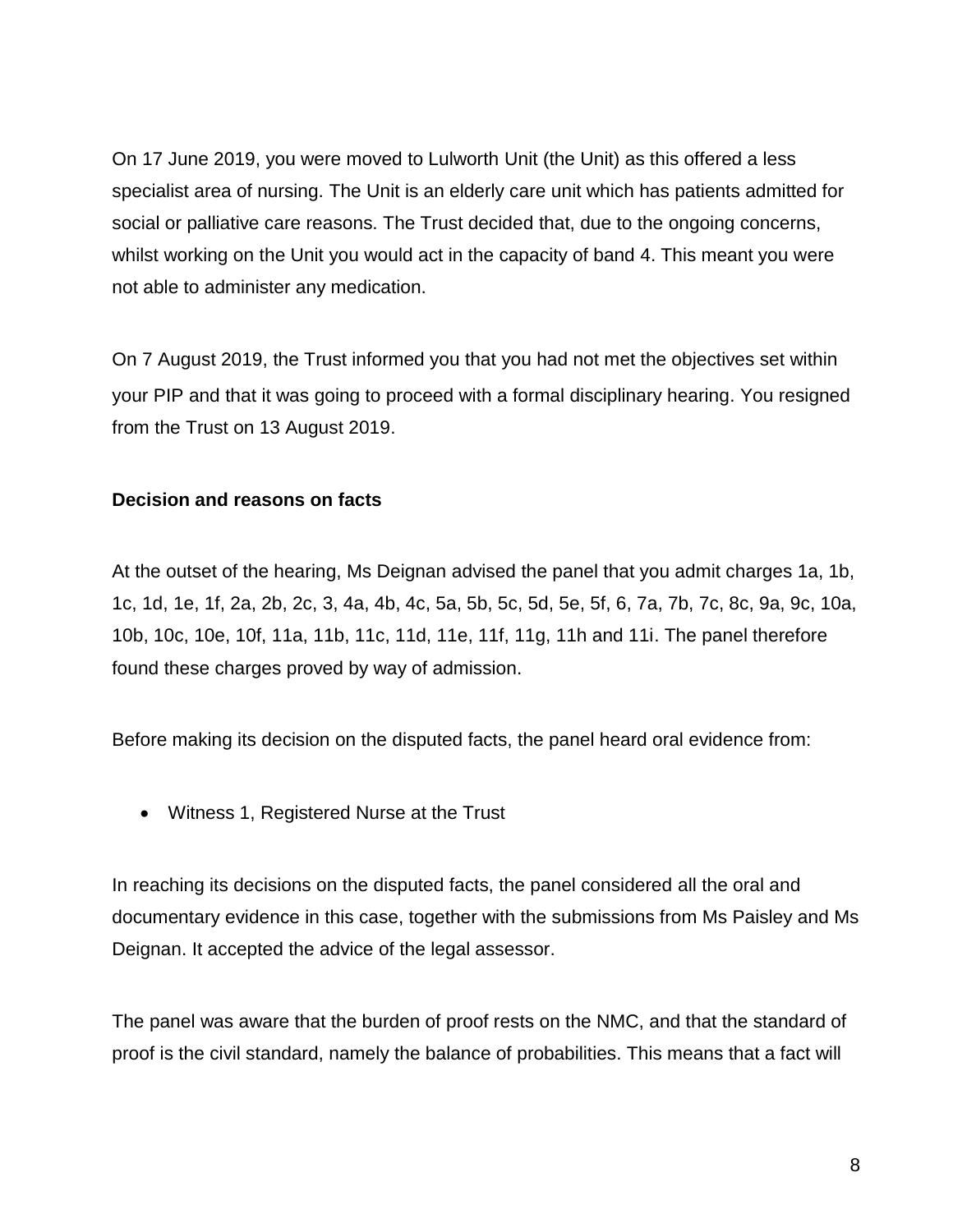be proved if a panel is satisfied that it is more likely than not that the incident occurred as alleged.

## **Charge 8a**

8. On 14 May 2019, in respect of an unknown patient, you:

a. Did not escalate to a doctor that the patient had a heart rate of 125 bpm and an irregular heartbeat.

### **This charge is found proved.**

In considering this charge, the panel had regard to Witness 1's written statement dated 4 August 2021, Witness 1's oral evidence and a contemporaneous note made by Witness 1 dated 16 May 2019.

The panel noted that Witness 1's written statement stated:

*'…one of the Registrant's [your] patients was struggling to cough up sputum and was breathless. The Registrant put the saturation monitor on the patient which showed the patient's heart rate as 125 and irregular. I asked the Registrant if the patient's heart rate had been 125 all day and she said yes. I asked if the doctors were aware, and the Registrant said she was not sure. I informed the Registrant that, as the nurse looking after this patient, she should have informed the doctors of this earlier in the day.'*

The panel considered that Witness 1 provided reliable and credible evidence, and that she acknowledged when she could not recall certain facts. Further, it considered her written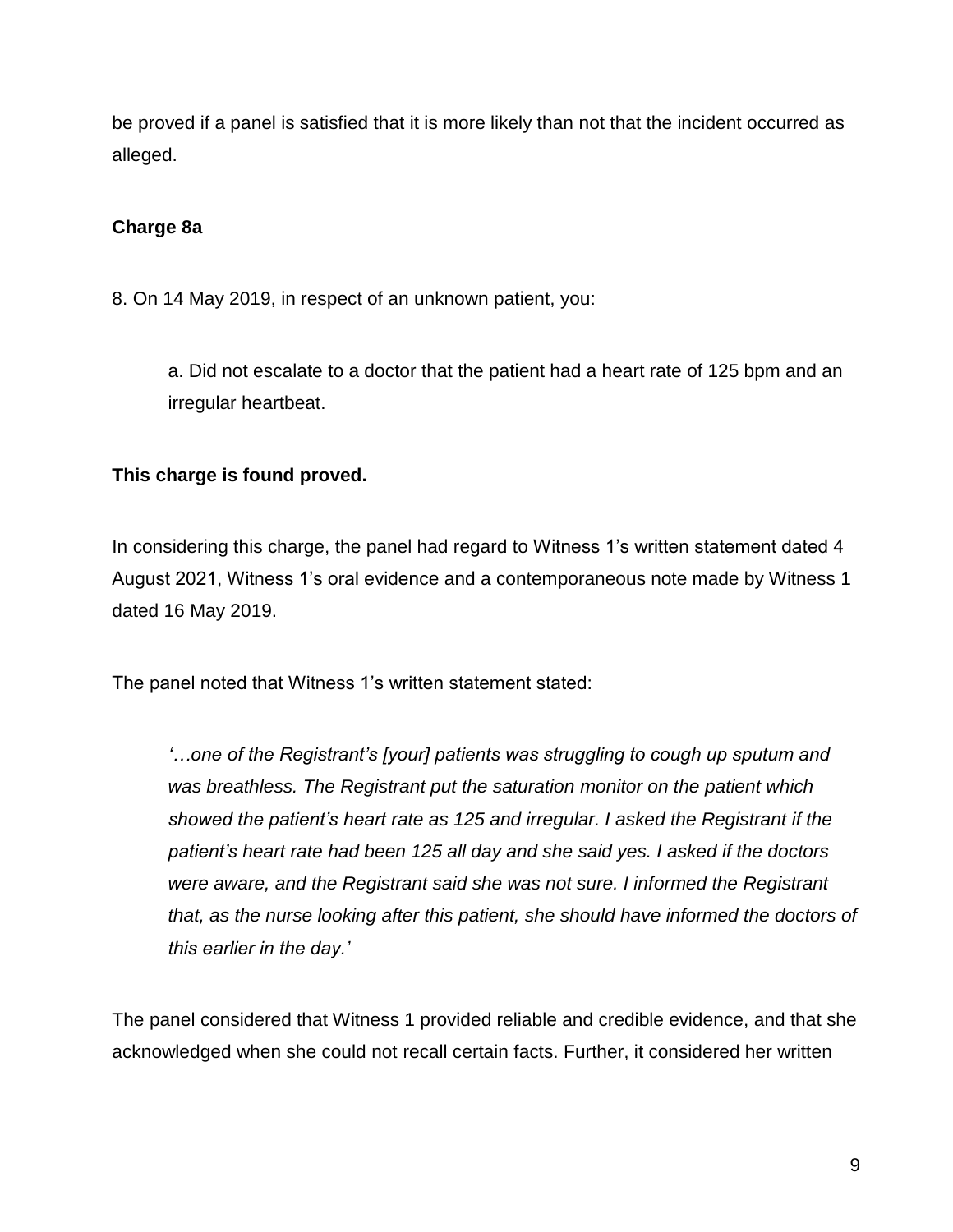statement and oral evidence to be consistent with the contemporaneous record she made two days after the incident that stated:

*'I asked Sandy [you] if the patient's heart rate had been 125 all day and she said yes. I asked if the doctors were aware, and she was not sure.'*

The panel noted that you do not dispute that you were the nurse responsible for the patient in question. It accepted Witness 1's evidence that you had answered '*yes*' when questioned if the patient's heart rate had been '*125 all day'* and considered that you were aware of the patient's increased heart rate. The panel therefore considered that you were responsible for letting the doctors know about this patient's heart rate and irregular heartbeat, and it had no evidence before it to suggest that you had done so.

In view of the above, the panel was satisfied on the balance of probabilities that you did not escalate to a doctor that the patient had a heart rate of 125 bpm and an irregular heartbeat on 14 May 2019 and therefore found charge 8a proved.

### **Charge 8b**

- 8. On 14 May 2019, in respect of an unknown patient, you:
	- b. Did not carry out observations on the patient when instructed.

### **This charge is found proved.**

In considering this charge, the panel had regard to Witness 1's written statement dated 4 August 2021, Witness 1's oral evidence and a contemporaneous note made by Witness 1 dated 16 May 2019.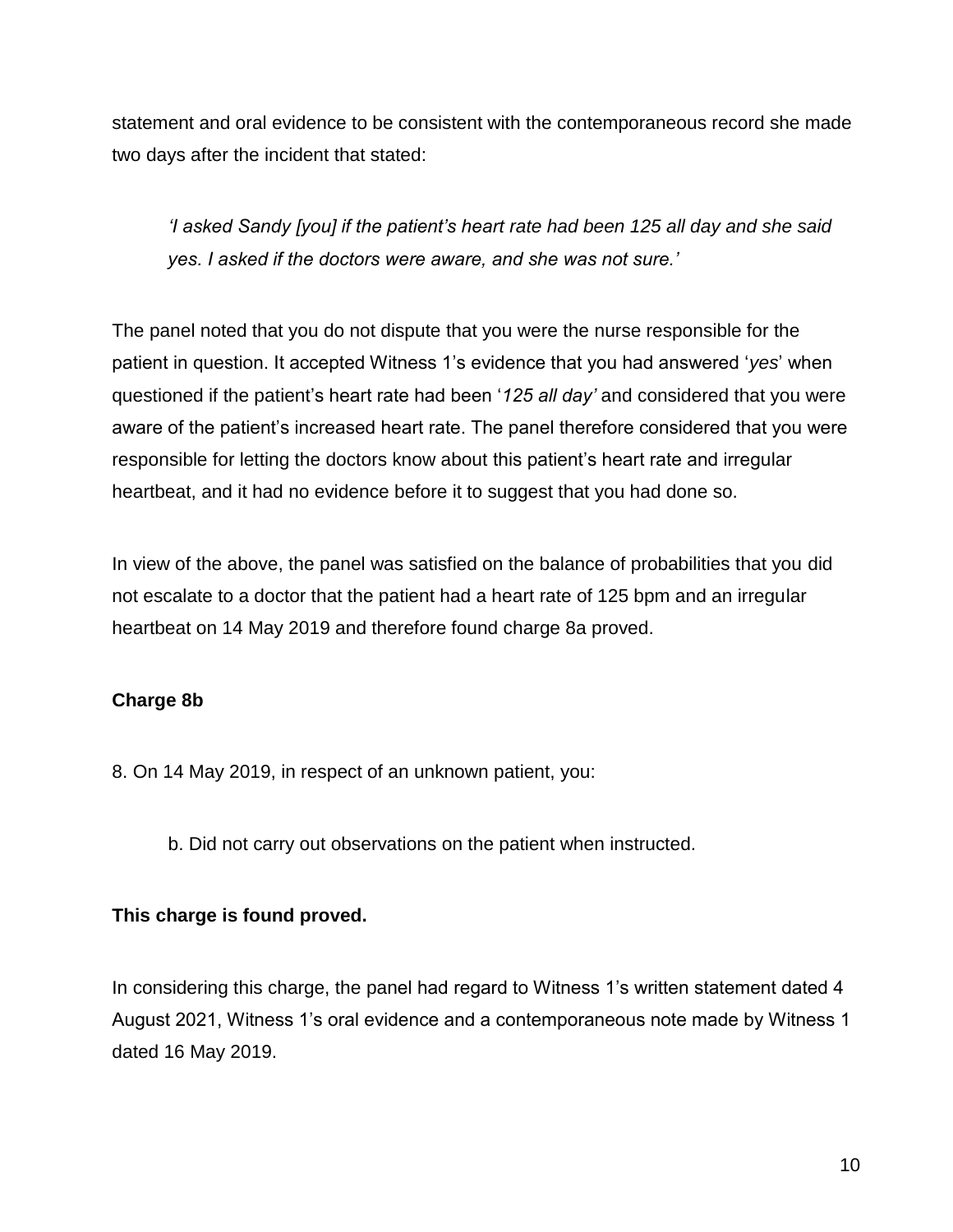The panel noted that Witness 1's written statement stated:

*'I asked if they [you and a Healthcare Assistant] could do a full set of observations on the patient after she had used the bedpan. A little while later I asked the Registrant [you] what the observations were, and she said that she had not done them and that she had not checked if [Healthcare Assistant] had done them either. I conducted the observations and highlighted them to the doctor to review.'*

The panel considered that Witness 1 provided reliable and credible evidence, and that she acknowledged when she could not recall certain facts. Further, it considered her written statement and oral evidence to be consistent with the contemporaneous record she made two days after the incident that stated:

*'I passed them [you and a Healthcare Assistant] the observation machine and asked if they could do a full set of observation on the patient after she had used the bedpan. A little while later I asked Sandy [you] what the observations were, and she had not done them or checked if [Healthcare Assistant] had done them. Therefore, I did the observations and highlighted them to the doctor to review.'*

The panel noted that you do not dispute that you were responsible for this patient, and it considered that there is clear evidence of you having been instructed to carry out observations on this patient. The panel also considered that Witness 1, having '*passed you the observation machine',* had clearly instructed you to carry out the observations.

The panel noted that you were working alongside a Healthcare Assistant (HCA) at this time and considered that, as the nurse responsible for the patient, you had the duty to either carry out the observations yourself, or delegate this to the HCA and ensure that they had completed this. However, the panel had no evidence before it of you having delegated the task to the HCA, or of you having followed up with the HCA to ensure that they had carried out the observations.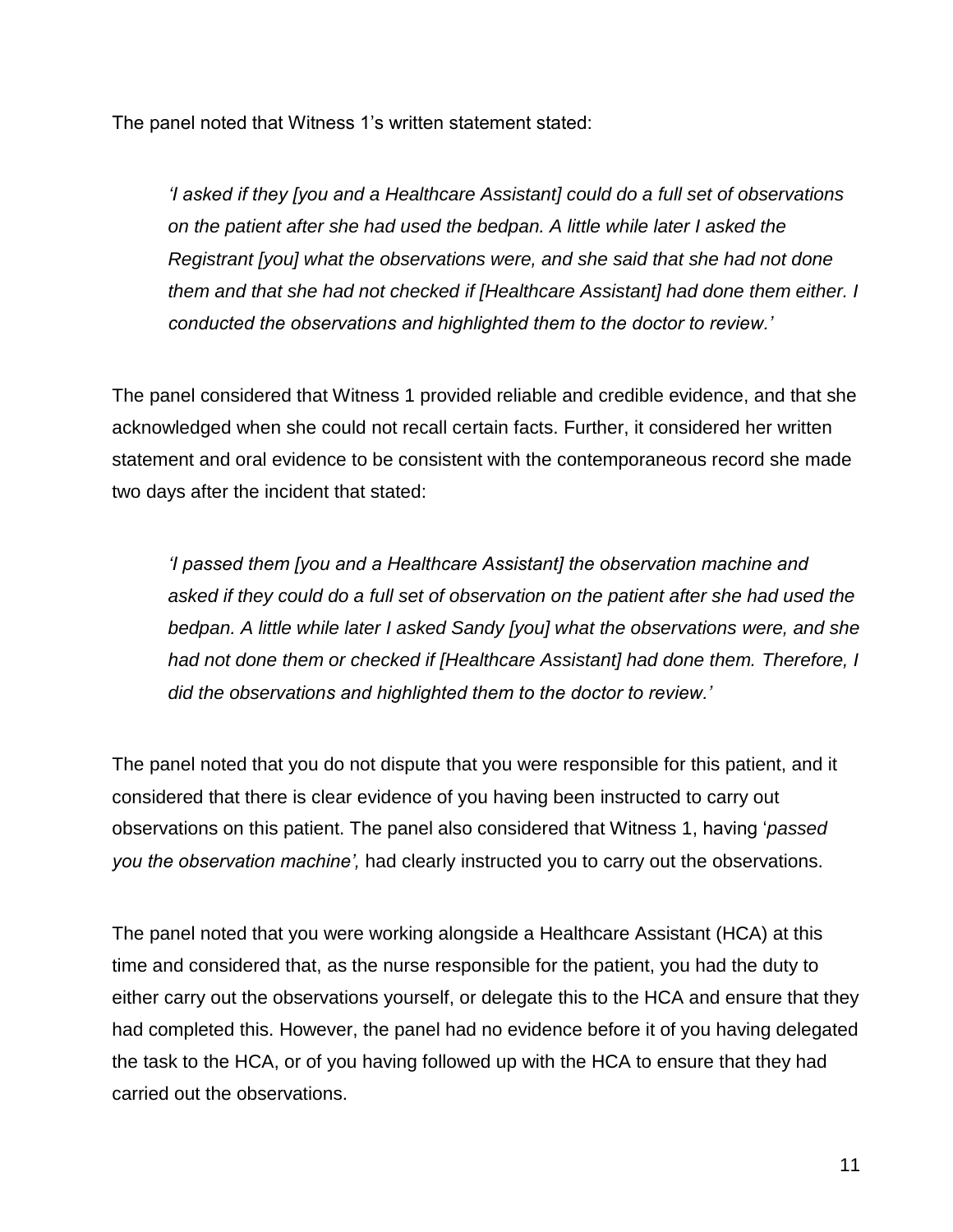In view of the above, the panel was satisfied on the balance of probabilities that you did not carry out observations on a patient when instructed to on 14 May 2019 and therefore found charge 8b proved.

## **Charge 9b**

9. On 24 May 2019, in respect of an unknown patient, you:

b. Administered paracetamol without checking when it had last been administered.

#### **This charge is found NOT proved.**

In considering this charge, the panel had regard to Witness 1's written statement dated 4 August 2021, Witness 1's oral evidence and to a contemporaneous note made by Witness 1 dated 24 May 2019.

The panel noted that Witness 1's written statement stated:

*'The Registrant [you] also started dispensing paracetamol without prior checking when it was last administered.'*

The panel considered Witness 1's written statement to be consistent with the contemporaneous record she made on the same day as the incident that stated:

'*She [you] also started dispensing paracetamol, without prior checking when it was last administered…'*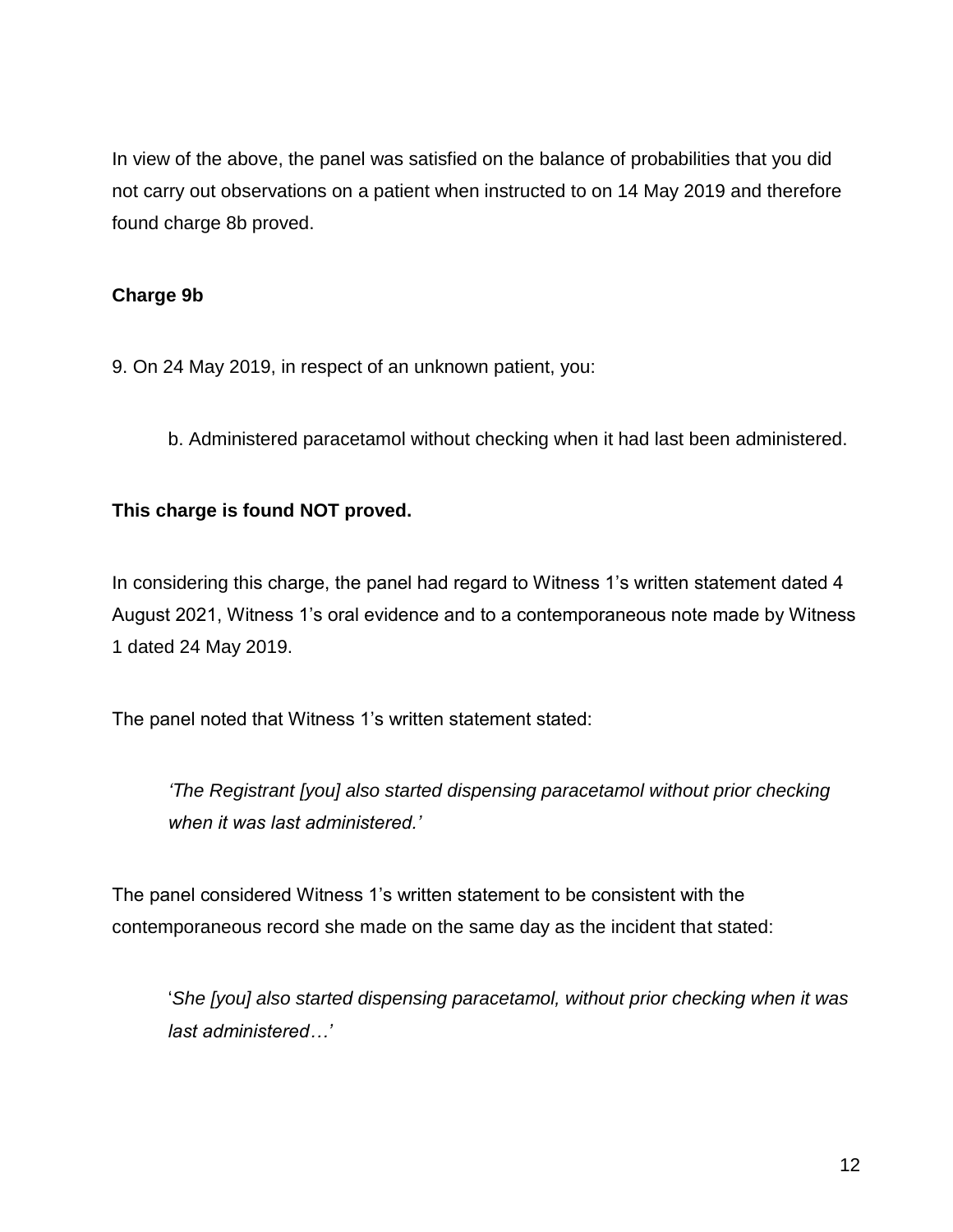The panel considered that there is clear and credible evidence of you having started to dispense paracetamol without having checked when it had last been administered. However, it did not consider that starting to dispense paracetamol constituted you having '*administered'* it, as per the wording of this charge. The panel had no evidence before it to suggest that you administered paracetamol on 24 May 2019.

In view of the above, the panel was not satisfied on the balance of probabilities that you administered paracetamol without checking when it had last been administered on 24 May 2019 and therefore found charge 9b not proved.

## **Charge 10d**

10. On 5 June 2019, during a supervised shift, in respect of one or more unknown patients:

d. Demonstrated poor record keeping, in that your writing was illegible.

### **This charge is found NOT proved.**

In considering this charge, the panel had regard to Ms 1's written statement dated 2 March 2020 and copies of the Trust's records referred to in the charge.

The panel noted that Ms 1's written statement stated:

*'…neither of us [Ms 1 and Ms 2] could decipher what the Registrant [you] had written because her handwriting was so difficult to read. In this instance I had to rely on my own memory of the shift as well as a prior conversation I had with a senior ward member about this patient to make sense of the Registrant's notes.'*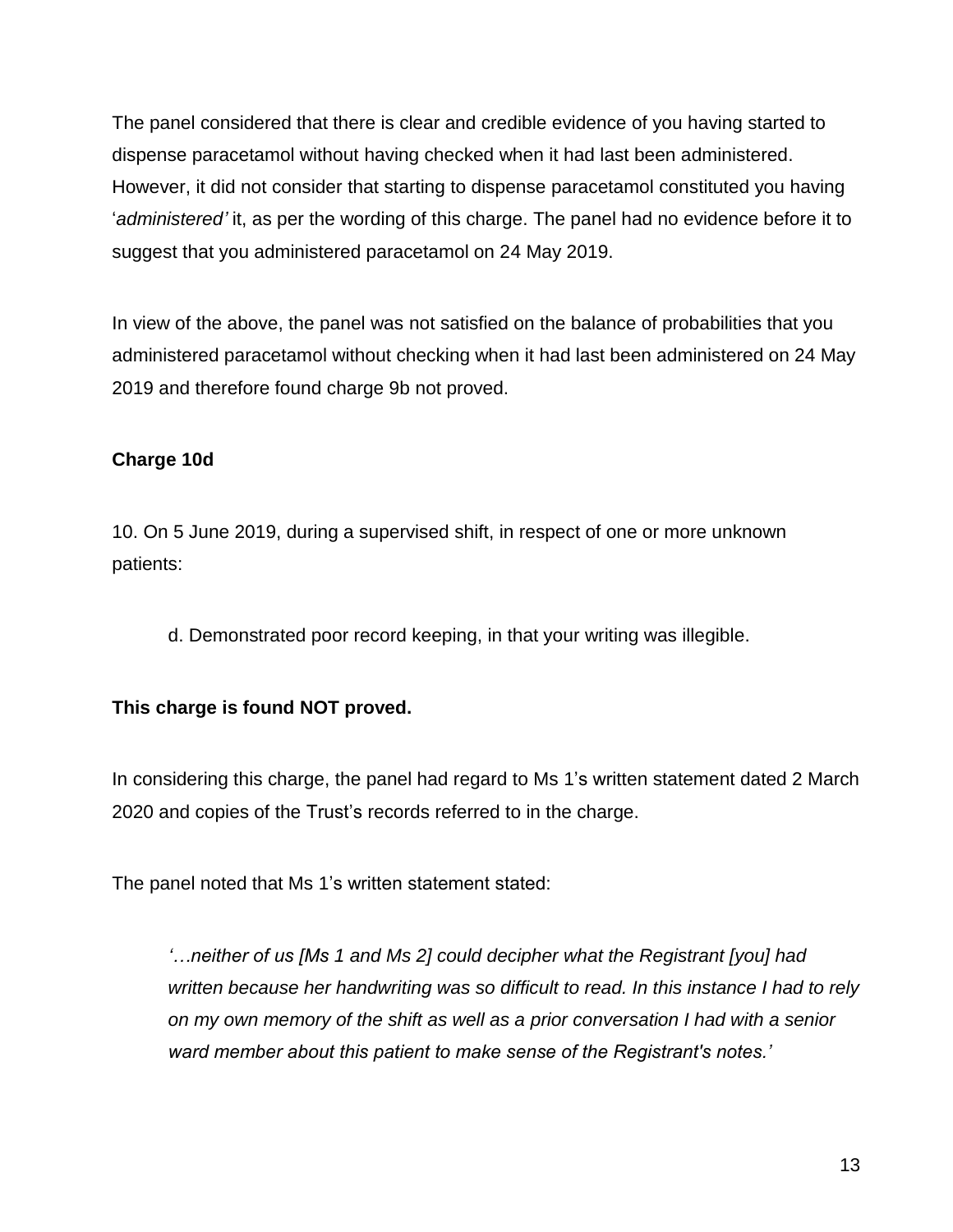The panel had no reason to doubt Ms 1's evidence, but it considered that an assessment of a document's legibility is a subjective judgment.

The panel was able to read most of the records referred to in the charge and did not consider that your handwriting was drastically different in quality from other entries on these records, not made by you.

The panel also had regard to the fact that it was able to read these records on a photocopy of the original records and it considered that the photocopied versions are more likely than not to be of a lesser quality than the original versions.

In view of the above, the panel was not satisfied on the balance of probabilities that you demonstrated poor record keeping as a result of your illegible writing on 5 June 2019 and therefore found charge 10d not proved.

### **Fitness to practise**

Having reached its determination on the facts of this case, the panel then moved on to consider, whether those facts it found proved amount to a lack of competence and, if so, whether your fitness to practise is currently impaired. There is no statutory definition of fitness to practise. However, the NMC has defined fitness to practise as a registrant's suitability to remain on the register unrestricted

The panel, in reaching its decision, has recognised its statutory duty to protect the public and maintain public confidence in the profession. Further, it bore in mind that there is no burden or standard of proof at this stage and it has therefore exercised its own professional judgement.

The panel adopted a two-stage process in its consideration. First, it must determine whether the facts found proved amount to a lack of competence. Secondly, only if the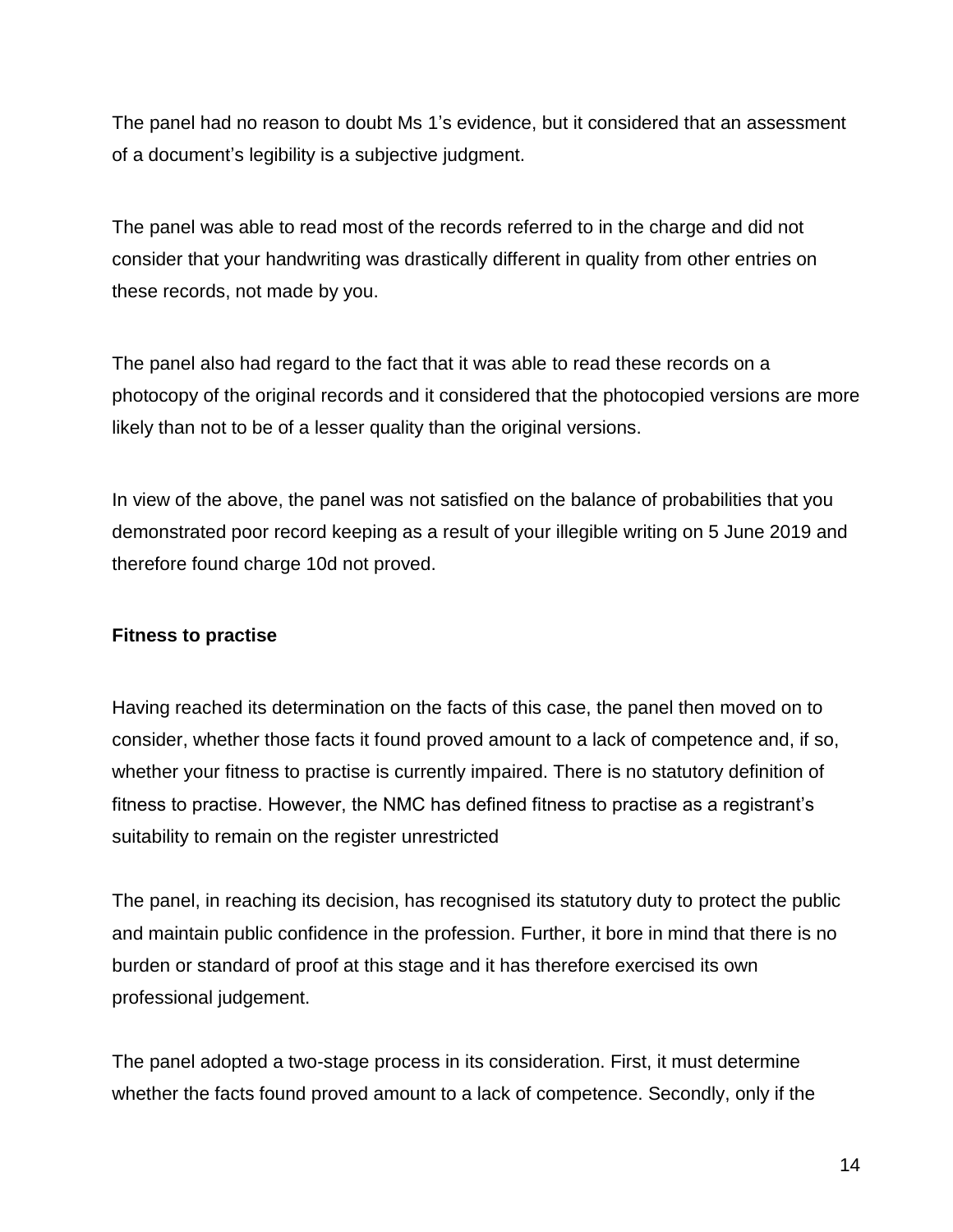facts found proved amount to a lack of competence, the panel must decide whether, in all the circumstances, your fitness to practise is currently impaired as a result of that lack of competence.

### **Submissions on lack of competence and impairment**

The NMC has defined a lack of competence as:

*'A lack of knowledge, skill or judgment of such a nature that the registrant is unfit to practise safely and effectively in any field in which the registrant claims to be qualified or seeks to practice.'*

Ms Paisley provided the panel with written submissions. She submitted that lack of competency needs to be assessed using a three-stage process:

- Is there evidence that you were made aware of the issues around your competence?
- Is there evidence that you were given the opportunity to improve?
- Is there evidence of further assessment?

Ms Paisley submitted that you had sufficient input and assistance from the Trust, including educational support, two PIPs, a number of other supportive nurses with whom to raise any issues, and supernumerary shifts and that you ought to have been practising at the standard of a Band 5 Nurse by the time of your resignation.

Ms Paisley then identified specific sections within The Code: Professional standards of practice and behaviour for nurses and midwives (2015) ("the Code") where your actions amounted to a lack of competence. In the circumstances of your case, Ms Paisley invited the panel to take the view that the facts found proved amount to a lack of competence.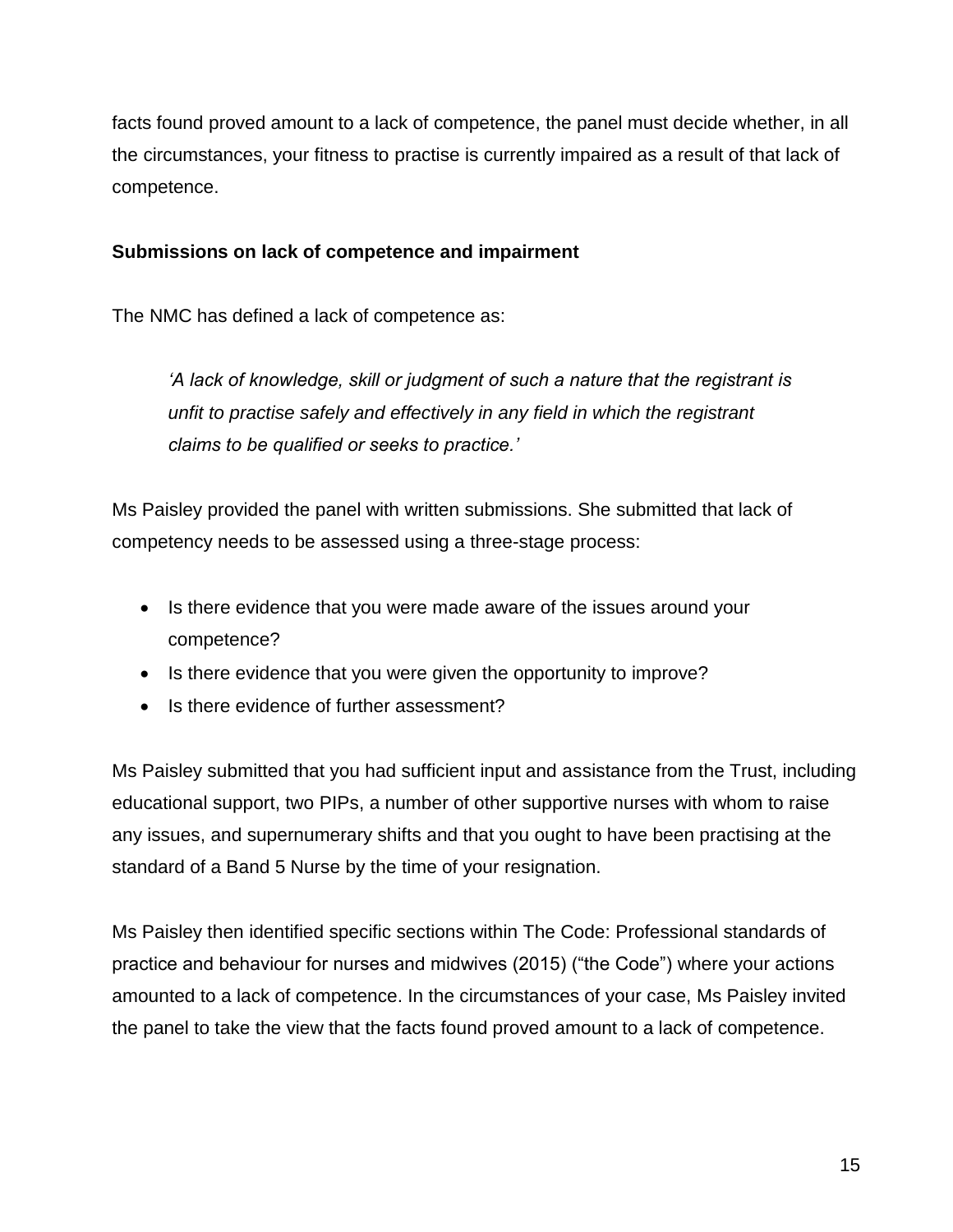Ms Paisley then moved on to the issue of impairment and addressed the panel on the need to have regard to protecting the public and the wider public interest. This included the need to declare and maintain proper standards and maintain public confidence in the profession and in the NMC as a regulatory body. This included reference to the case of *Council for Healthcare Regulatory Excellence v (1) Nursing and Midwifery Council (2) and Grant* [2011] EWHC 927 (Admin)*.* 

Ms Paisley submitted that the panel would need to have a demonstration of your safe and effective practice as a nurse subject to the safe-guarding of the Code to conclude that your fitness to practise is not currently impaired. Further, she submitted that the panel should also consider whether there has been any real reflection and insight into the deficiencies in your practice.

Ms Deignan highlighted to the panel that you accepted all of the factual allegations at the outset of the hearing apart from the contested charges. She submitted that you have thought long and hard about the factual context in which the allegations arose, and you neither accept nor deny impairment on the basis of lack of competence.

Ms Deignan outlined your professional history, setting out that you qualified as a nurse in 2009 after studying at the University of the West Indies in Kingston, Jamaica. She informed the panel that you have now returned to Jamaica where you currently work as a nurse within the community. The panel heard that there have been no concerns raised about your nursing practice whilst working in Jamaica.

Ms Deignan referred the panel to several pieces of evidence to illustrate the '*practical, cultural and dynamic issues*' which she stated made it difficult for you to achieve what was required of you at the time. Namely, the contrast in technology between the UK and Jamaica, different working practices, and cultural norms within the hospital environment.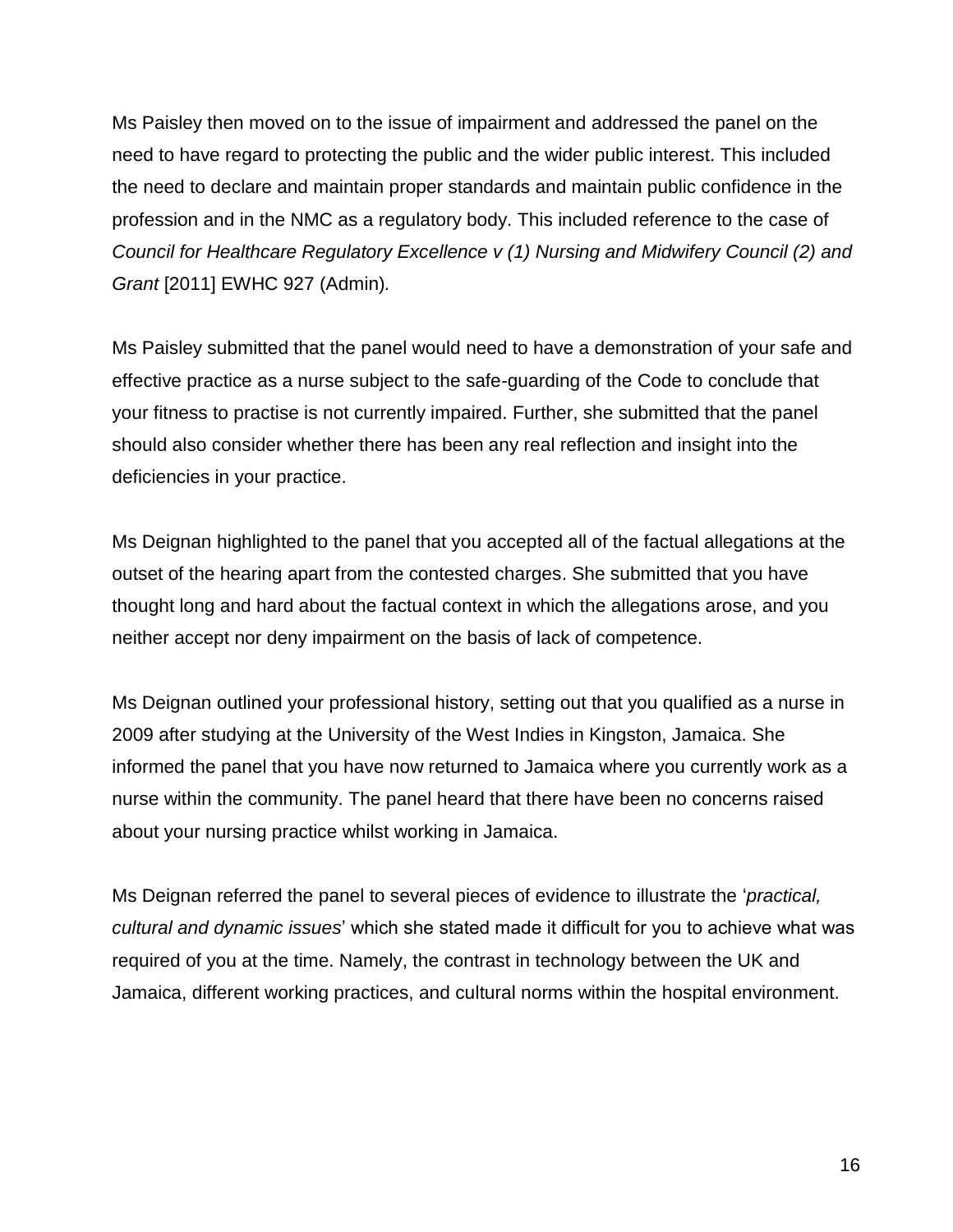The panel accepted the advice of the legal assessor which included reference to the case of *Holton v GMC* [2006] EWHC 2960 (Admin).

#### **Decision and reasons on lack of competence**

The panel took account of the submissions of both Ms Paisley and Ms Deignan. When determining whether the facts found proved amount to a lack of competence, the panel had regard to the Code. The panel bore in mind, when reaching its decision, that you should be judged by the standards of the reasonable average Band 5 Registered Nurse and not by any higher or more demanding standard.

The panel was of the view that you had breached the following sections of the Code:

# *'7 - Communicate clearly*

*To achieve this, you must:*

*7.1 - Use terms that people in your care, colleagues and the public can understand 7.2 - Take reasonable steps to meet people's language and communication needs, providing, wherever possible, assistance to those who need help to communicate their own or other people's needs*

*7.3 - Use a range of verbal and non-verbal communication methods, and consider cultural sensitivities, to better understand and respond to people's personal and health needs*

*7.4 - Check people's understanding from time to time to keep misunderstanding or mistakes to a minimum*

# *8 - Work cooperatively*

*To achieve this, you must:*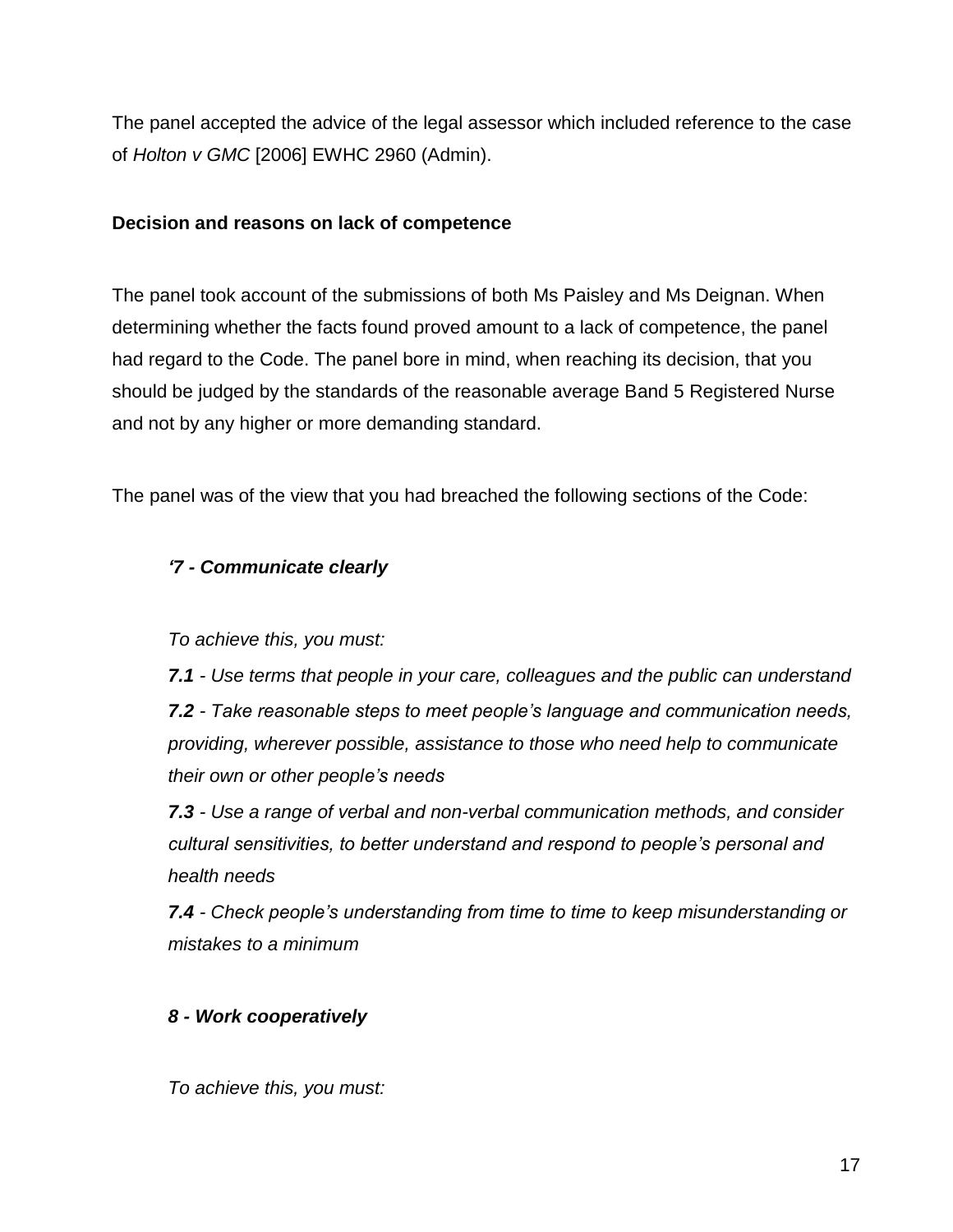*8.1 - Respect the skills, expertise and contributions of your colleagues, referring matters to them when appropriate*

*8.2 - Maintain effective communication with colleagues*

*8.3 - Keep colleagues informed when you are sharing the care of individuals with other health and care professionals and staff*

*8.4 - Work with colleagues to evaluate the quality of your work and that of the team*

*8.5 - Work with colleagues to preserve the safety of those receiving care*

*8.6 - Share information to identify and reduce risk*

#### *10 - Keep clear and accurate records relevant to your practice*

*This applies to the records that are relevant to your scope of practice. It includes but is not limited to patient records.*

*To achieve this, you must:*

*10.1 - Complete all records at the time or as soon as possible after an event, recording if the notes are written sometime after the event*

# *11 - Be accountable for your decisions to delegate tasks and duties to other people*

*To achieve this, you must:*

*11.3 - Confirm that the outcome of any task you have delegated to someone else meets the required standard*

### *13 - Recognise and work within the limits of your competence*

*To achieve this, you must, as appropriate 13.1 - Accurately assess signs of normal or worsening physical and mental health in the person receiving care*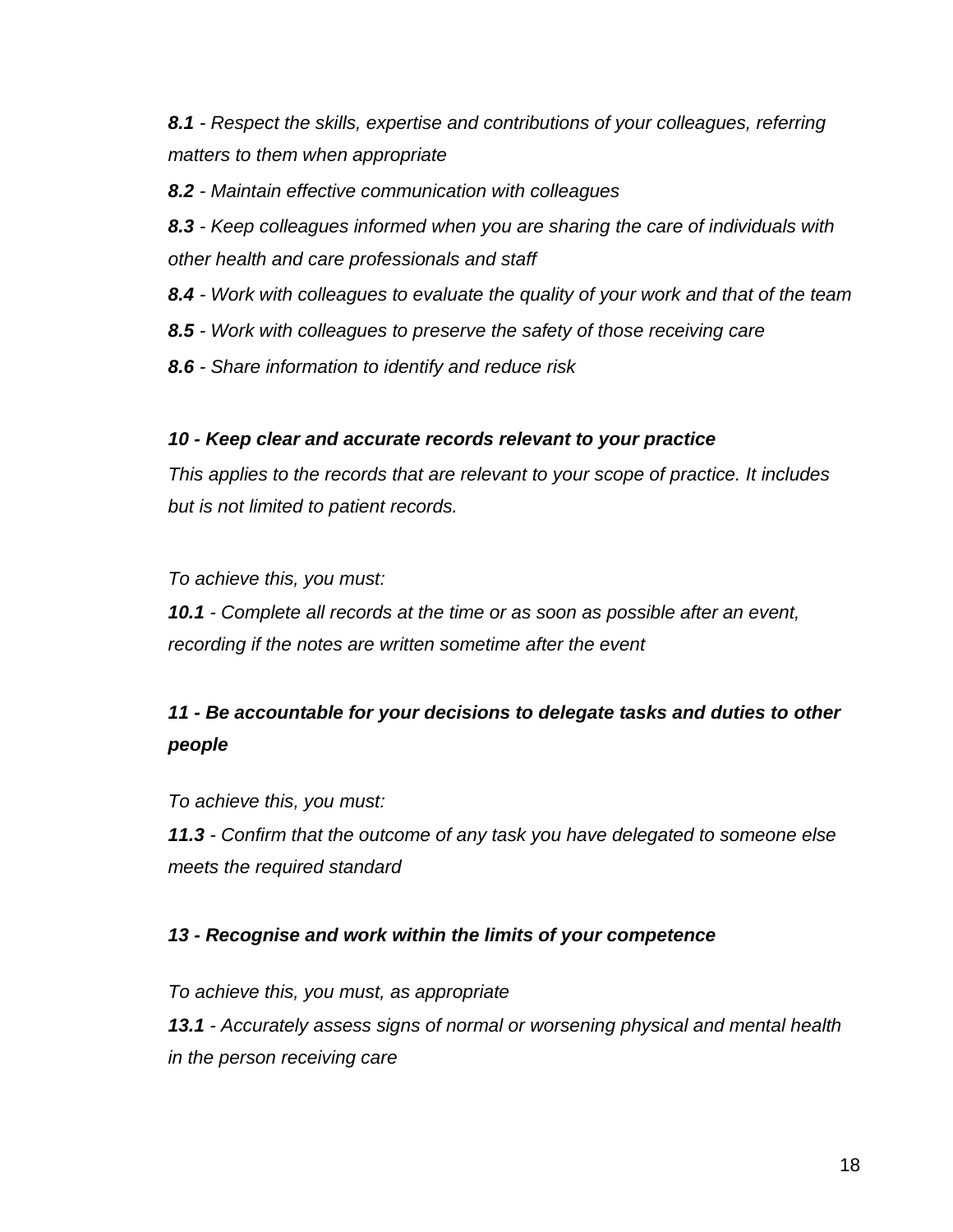*13.2 - Make a timely and appropriate referral to another practitioner when it is in the best interests of the individual needing any action, care or treatment 13.3 - Ask for help from a suitably qualified and experienced professional to carry out any action or procedure that is beyond the limits of your competence 13.5 - Complete the necessary training before carrying out a new role*.

# *19 - Be aware of, and reduce as far as possible, any potential for harm associated with your practice*

*To achieve this, you must:*

*19.3 - Keep to and promote recommended practice in relation to controlling and preventing infection*

The panel bore in mind the range and number of issues with your clinical practice, which you have accepted. It also bore in mind that there was a substantial amount of evidence in support of your lack of competence from a range of your colleagues.

The panel noted that initially you began working at the Trust as a Band 4 nurse, allowing you a period of time to adjust, and were later moved to a Band 5 role. Given this introductory period as a Band 4 nurse, along with all of the supplementary support and training, the panel was of the view that an average nurse would have been able to successfully fulfil the Band 5 role, which you did not. Moreover, even when transferred to a less challenging ward, the issues with your competencies persisted.

The panel had regard to the case of *Holton,* in particular that factors personal to the registrant whose performance is being assessed are irrelevant to the question whether competency is deficient, the test being objective in that sense. On the other hand, factors external to and independent of the registrant, such as professional isolation due to the lack or absence of colleagues are relevant factors. It accepted that you did not '*feel part of the team'* at the Trust. However, there was evidence before it that you were supported by a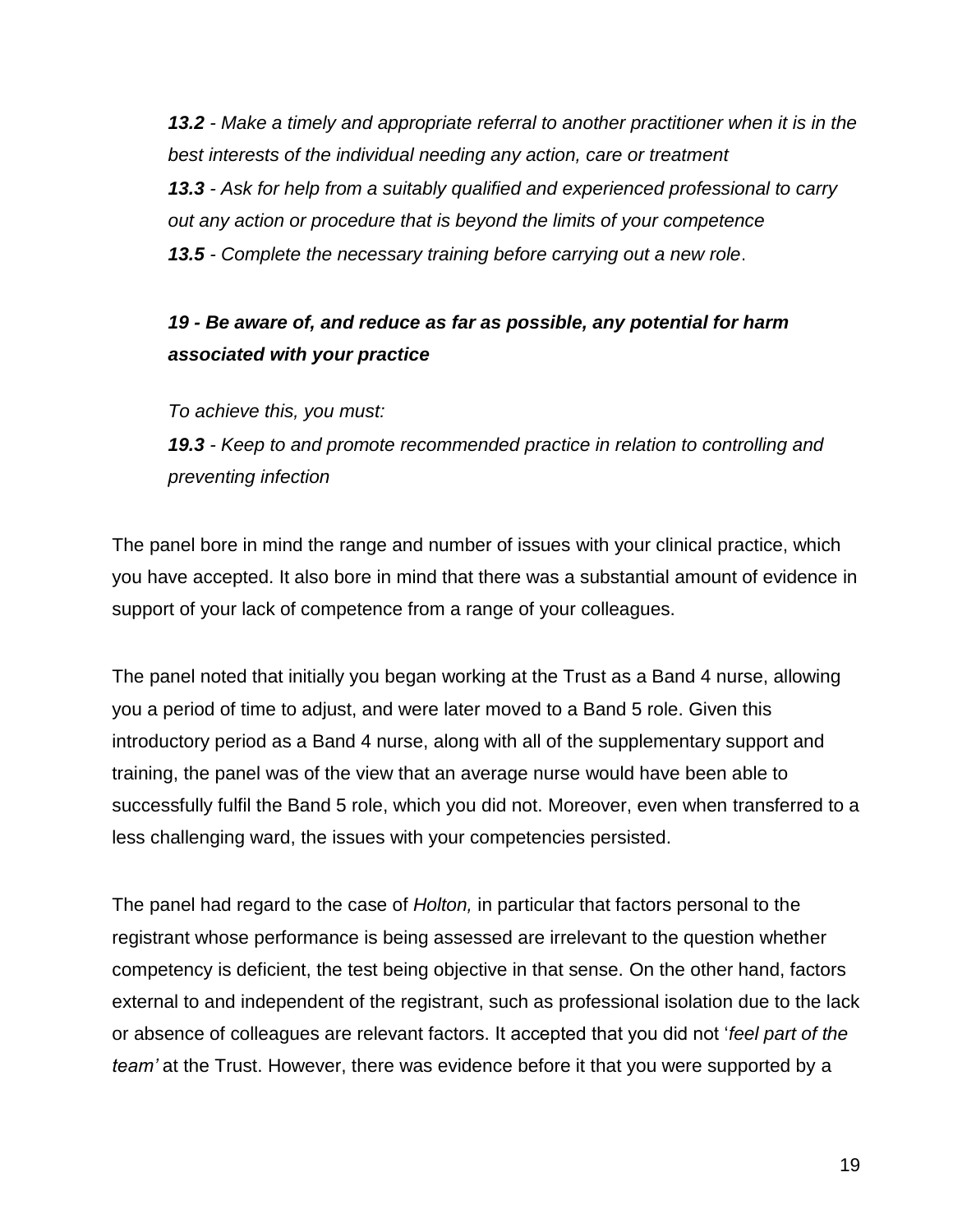range of colleagues, including a specialist whose job it was to assist nurses from outside of the UK to successfully adjust and adapt to different working practices and cultures.

In these circumstances and taking account of the reasons given by the panel for the findings of the facts, the panel has concluded that your practice fell significantly below the standard that one would expect of the average registered nurse acting in your role.

In all the circumstances, the panel determined that your performance demonstrated a lack of competence.

### **Decision and reasons on impairment**

The panel next went on to decide if as a result of the lack of competence, your fitness to practise is currently impaired. Nurses occupy a position of privilege and trust in society. Patients and their families must be able to trust nurses with their lives and the lives of their loved ones. Nurses must make sure that their conduct at all times justifies both their patients' and the public's trust in the profession.

In this regard the panel considered the judgment of Mrs Justice Cox in the case *Grant* in reaching its decision. In paragraph 74, she said:

*'In determining whether a practitioner's fitness to practise is impaired by reason of misconduct, the relevant panel should generally consider not only whether the practitioner continues to present a risk to members of the public in his or her current role, but also whether the need to uphold proper professional standards and public confidence in the profession would be undermined if a finding of impairment were not made in the particular circumstances.'*

In paragraph 76, Mrs Justice Cox referred to Dame Janet Smith's "test" which reads as follows: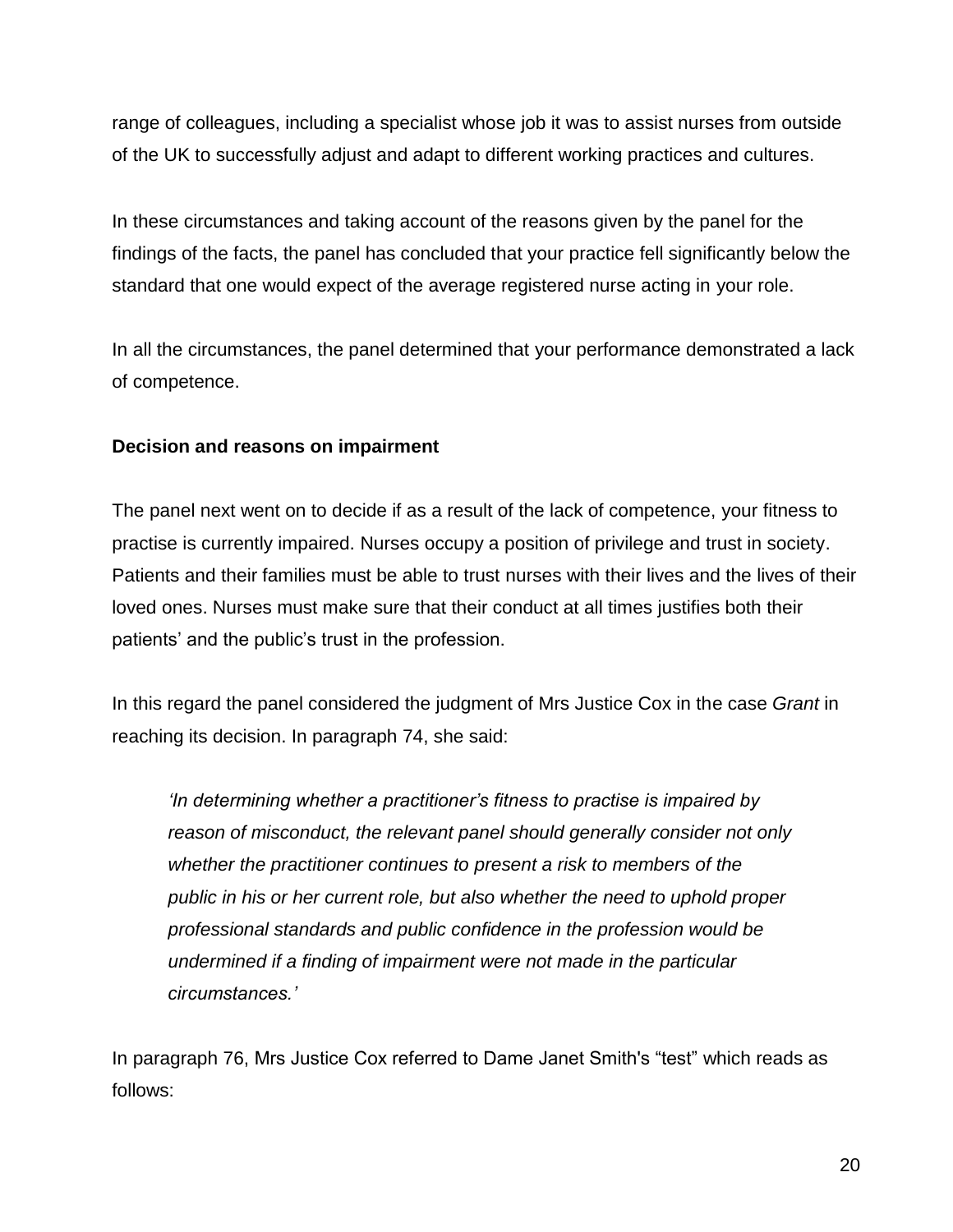*'Do our findings of fact in respect of the doctor's misconduct, deficient professional performance, adverse health, conviction, caution or determination show that his/her fitness to practise is impaired in the sense that s/he:*

- *a) has in the past acted and/or is liable in the future to act so as to put a patient or patients at unwarranted risk of harm; and/or*
- *b) has in the past brought and/or is liable in the future to bring the medical profession into disrepute; and/or*
- *c) has in the past breached and/or is liable in the future to breach one of the fundamental tenets of the medical profession; and/or*
- *d) …'*

The panel considered limbs a, b, and c of the above test to be engaged. The panel found that patients were put at risk as a result of your lack of competence. Your lack of competence had breached fundamental tenets of the nursing profession and therefore brought its reputation into disrepute.

Whilst the concerns in your case are remediable, there was no evidence before the panel that you have addressed or strengthened the deficiencies in your practice. It had no evidence, for example references or testimonials, of your safe practice since working as a nurse in Jamaica. Further, there was no evidence of any reflection or insight into your lack of competence. In fact, a number of the witnesses in your case stated that they were surprised to find that you did not feel you lacked competence, highlighting the absence of any insight.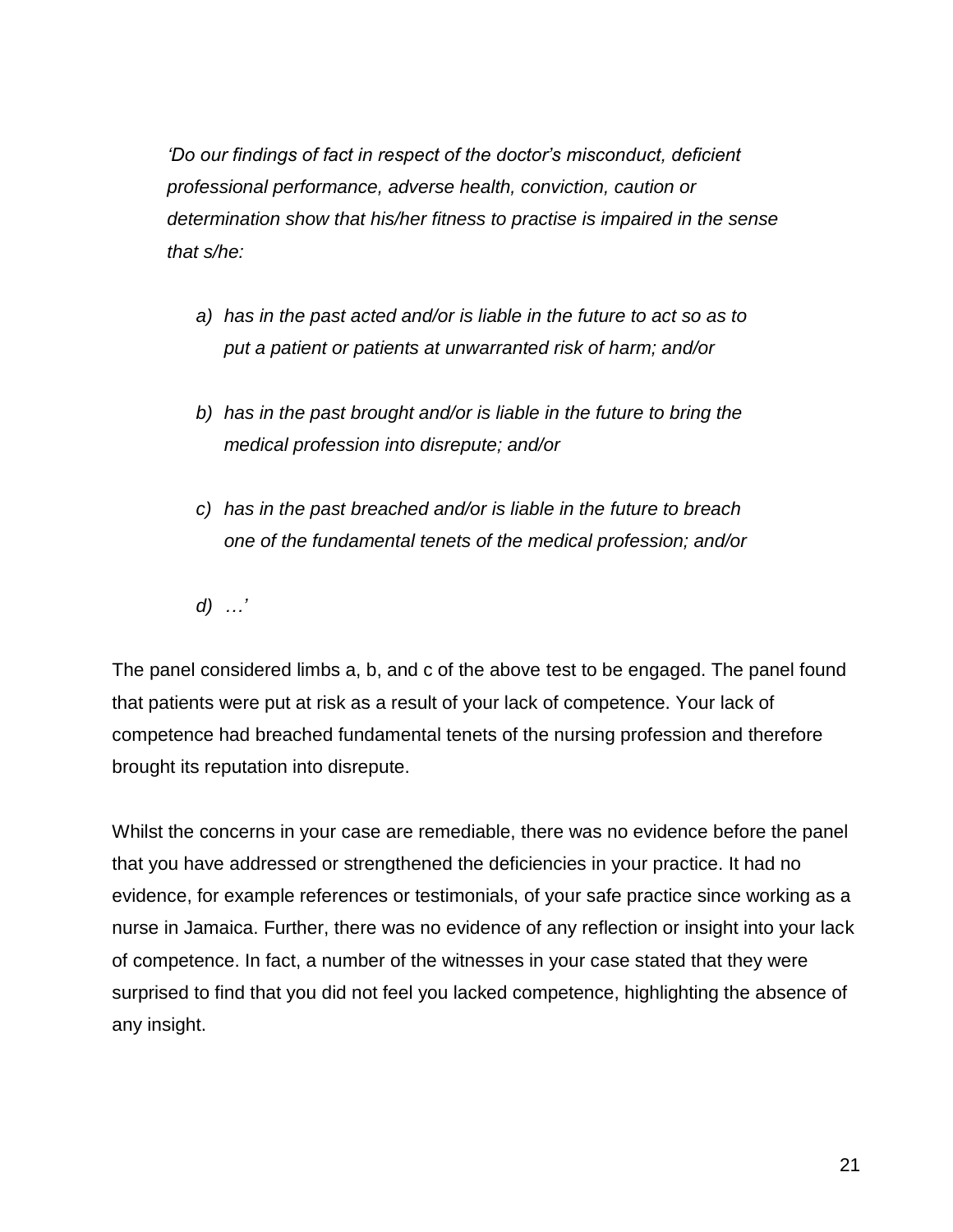In the circumstances, the panel considered it highly likely that the facts found proved would be repeated. It therefore decided that a finding of impairment is necessary on the grounds of public protection.

The panel bore in mind that the overarching objectives of the NMC are to protect, promote and maintain the health safety and well-being of the public and patients, and to uphold/protect the wider public interest, which includes promoting and maintaining public confidence in the nursing and midwifery professions and upholding the proper professional standards for members of those professions.

Given the large number and range of issues with your practice, the panel determined that, in this case, a finding of impairment on public interest grounds was also required.

Having regard to all of the above, the panel was satisfied that your fitness to practise is currently impaired.

### **Sanction**

The panel has considered this case very carefully and has decided to make a conditions of practice order for a period of 18 months. The effect of this order is that your name on the NMC register will show that you are subject to a conditions of practice order and anyone who enquires about your registration will be informed of this order.

In reaching this decision, the panel has had regard to all the evidence that has been adduced in this case and had careful regard to the Sanctions Guidance (SG) published by the NMC.

#### **Submissions on sanction**

Ms Paisley submitted that the issues in your case were wide ranging and too serious for the panel to consider either taking no action or imposing a caution order. She submitted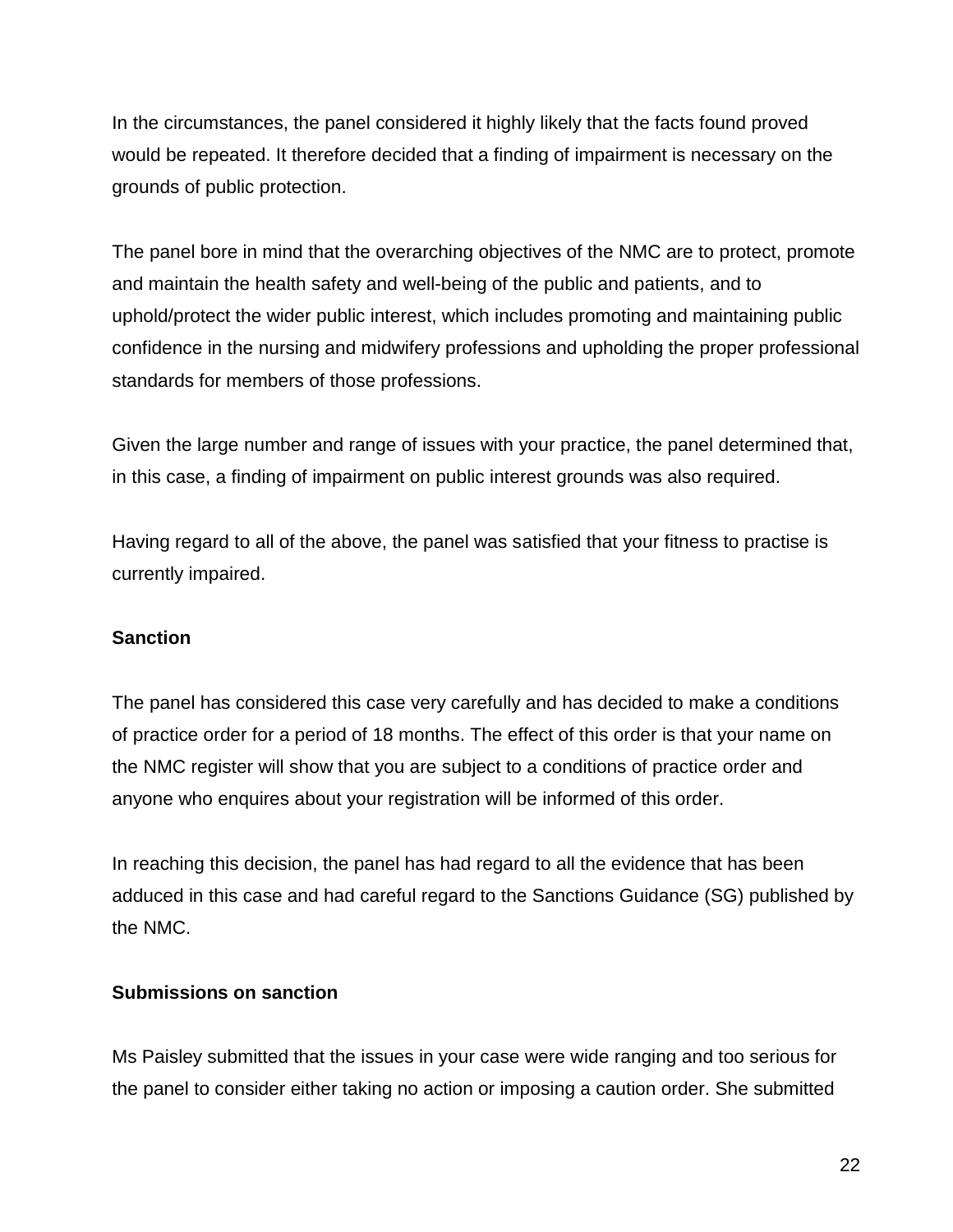that the NMC considered a conditions of practice order for a period of 18 months, with a review, to be the appropriate sanction in your case.

Ms Deignan informed the panel that, in terms of sanction, she supported a conditions of practice order for a period of 18 months, with a review.

#### **Decision and reasons on sanction**

Having found your fitness to practise currently impaired, the panel went on to consider what sanction, if any, it should impose in this case. It took account of the submissions made by both Ms Paisley and Ms Deignan. It also accepted the advice of the legal assessor.

The panel has borne in mind that any sanction imposed must be appropriate and proportionate and, although not intended to be punitive in its effect, may have such consequences. The panel had careful regard to the SG. The decision on sanction is a matter for the panel independently exercising its own judgement.

The panel bore in mind that the issues in your case relate to your competence as a nurse, and in all the circumstances, it considered there to be no relevant aggravating or mitigating factors. The panel noted your engagement throughout these proceedings despite the considerable time difference between your current location and the UK.

The panel first considered whether to take no action but concluded that this would be inappropriate in view of the risks identified. The panel decided that it would be neither proportionate nor in the public interest to take no further action.

It then considered the imposition of a caution order but again determined that, similarly, due to the risks identified, an order that does not restrict your nursing practice would not be appropriate in the circumstances. The panel decided that a caution order would not be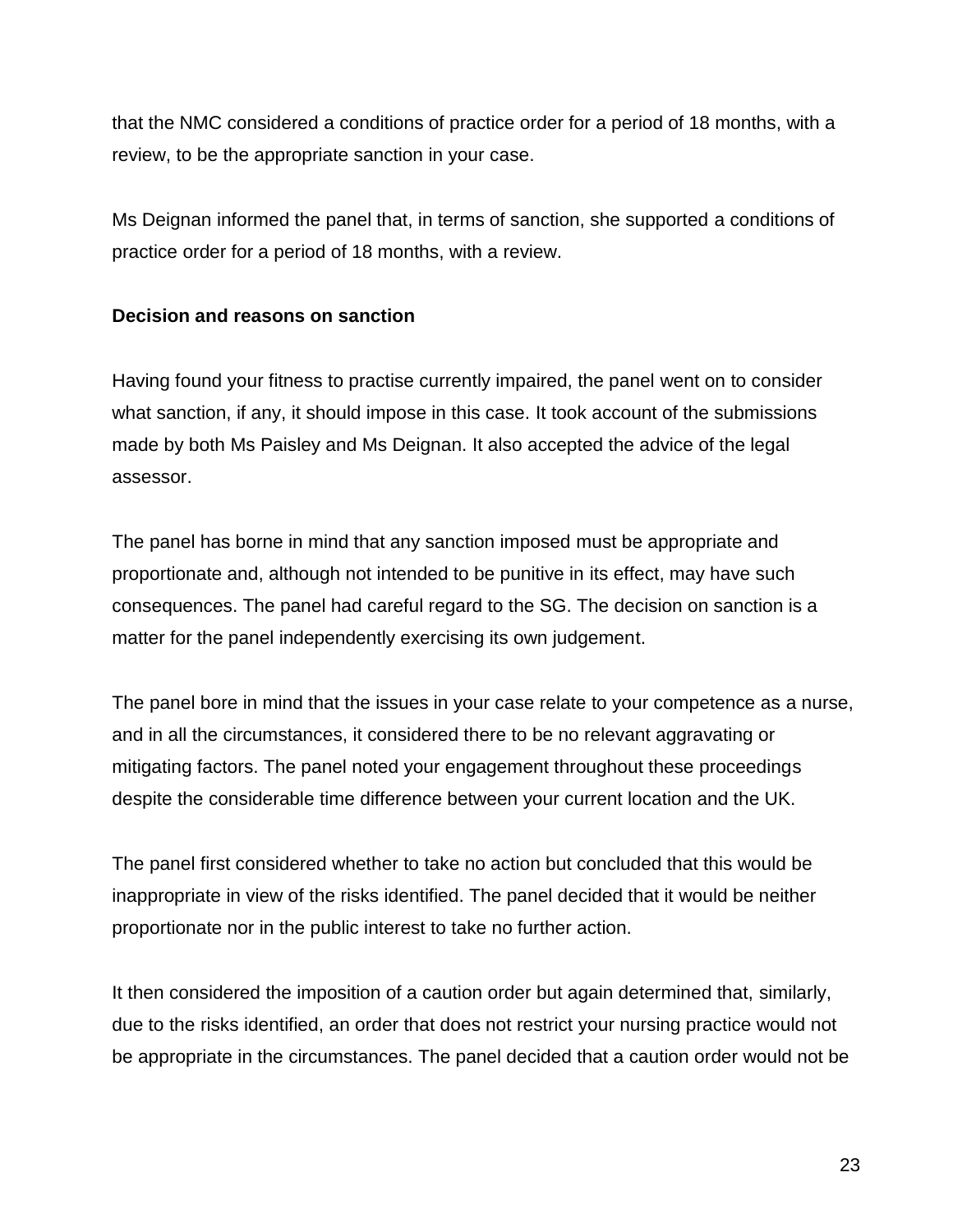proportionate, nor would it do anything to protect the public in view of the issues with your competence as a nurse.

The panel next considered whether placing conditions of practice on your nursing practice would be a suitable response. The panel is mindful that any conditions imposed must be proportionate, measurable and workable. The panel took into account the SG, in particular the factors identified as likely to be present where conditions of practice may be appropriate:

- *'No evidence of harmful deep-seated personality or attitudinal problems;*
- *Identifiable areas of the nurse or midwife's practice in need of assessment and/or retraining;*
- *Patients will not be put in danger either directly or indirectly as a result of the conditions;*
- *The conditions will protect patients during the period they are in force; and*
- *Conditions can be created that can be monitored and assessed.'*

The panel was sufficiently satisfied that you would be willing to comply with conditions of practice and it determined that it would be possible to formulate appropriate and practical conditions which would address the failings highlighted in this case.

The panel determined that the most appropriate and proportionate sanction is a conditions of practice order because it would protect patients as well as support you in developing your clinical practice. The panel was also satisfied that this sanction would be sufficient to serve the public interest.

The panel considered a suspension order but decided that it would be disproportionate and would not be a reasonable response, in the circumstances of your case, as it would not assist you in developing your clinical skills or support you in achieving safe and effective nursing practice.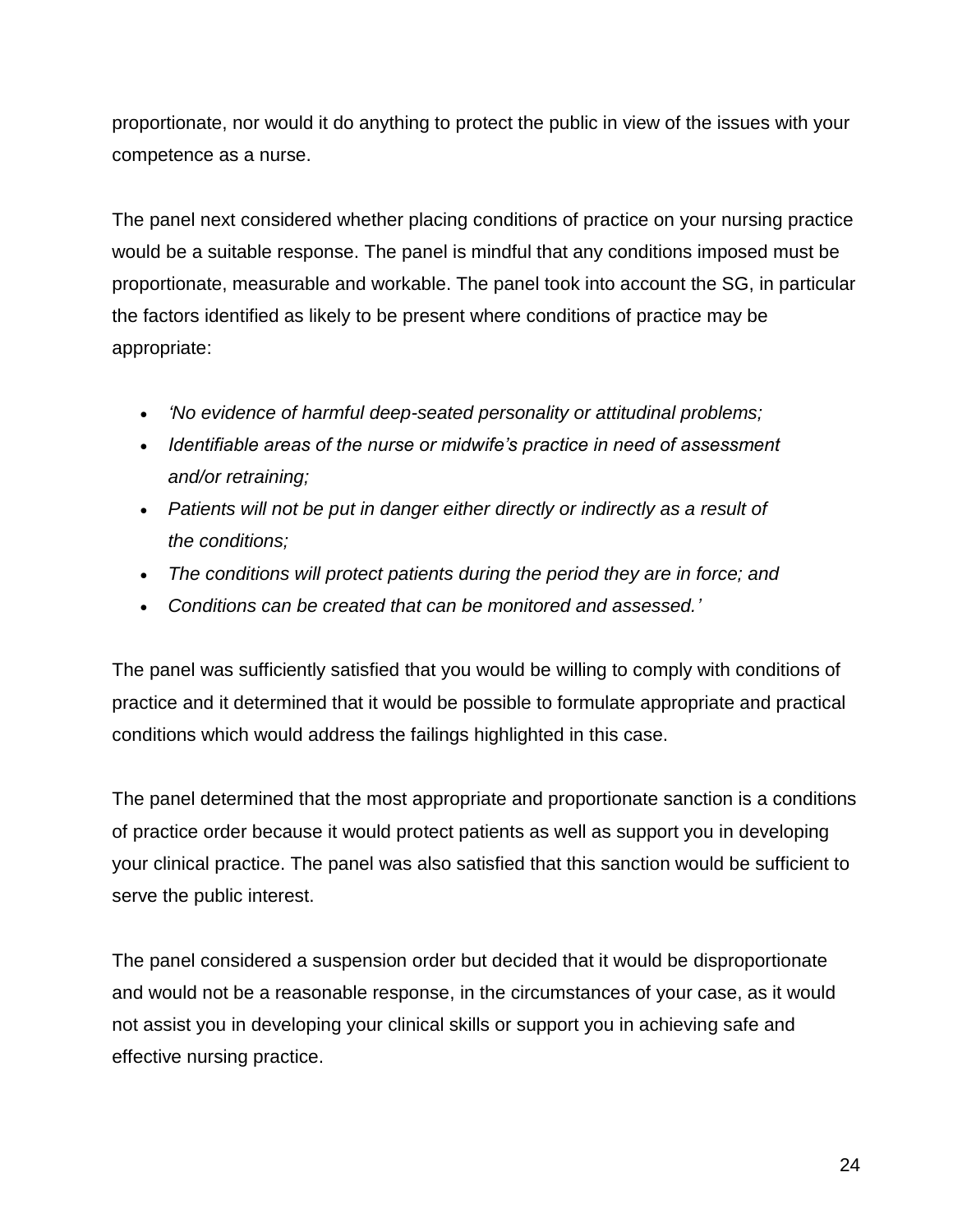The panel determined that the following conditions are appropriate and proportionate in this case:

For the purposes of these conditions, 'employment' and 'work' mean any paid or unpaid post in a nursing, midwifery or nursing associate role. Also, 'course of study' and 'course' mean any course of educational study connected to nursing, midwifery or nursing associates.

- 1. You must ensure that you are directly supervised by another registered nurse, more senior to you, any time that you are administering medication or undertaking ECG monitoring, until such a time as you are signed off as competent to do so unsupervised.
- 2. You must work with your manager, mentor or supervisor to create a personal development plan (PDP). Your PDP must address the following areas of your clinical practice:
	- a. Escalating concerns about deteriorating patients.
	- b. Caring for patients where specific infection control procedures are required.
	- c. Carrying out accurate observations of patients in a timely manner.
	- d. Ensuring that you have completed training for any procedures that you carry out.
	- e. Communication skills, both written and oral.
	- f. Initiative.
	- g. Documentation.
	- h. Time management.

Your PDP should contain specific examples and be signed by your supervisor each time.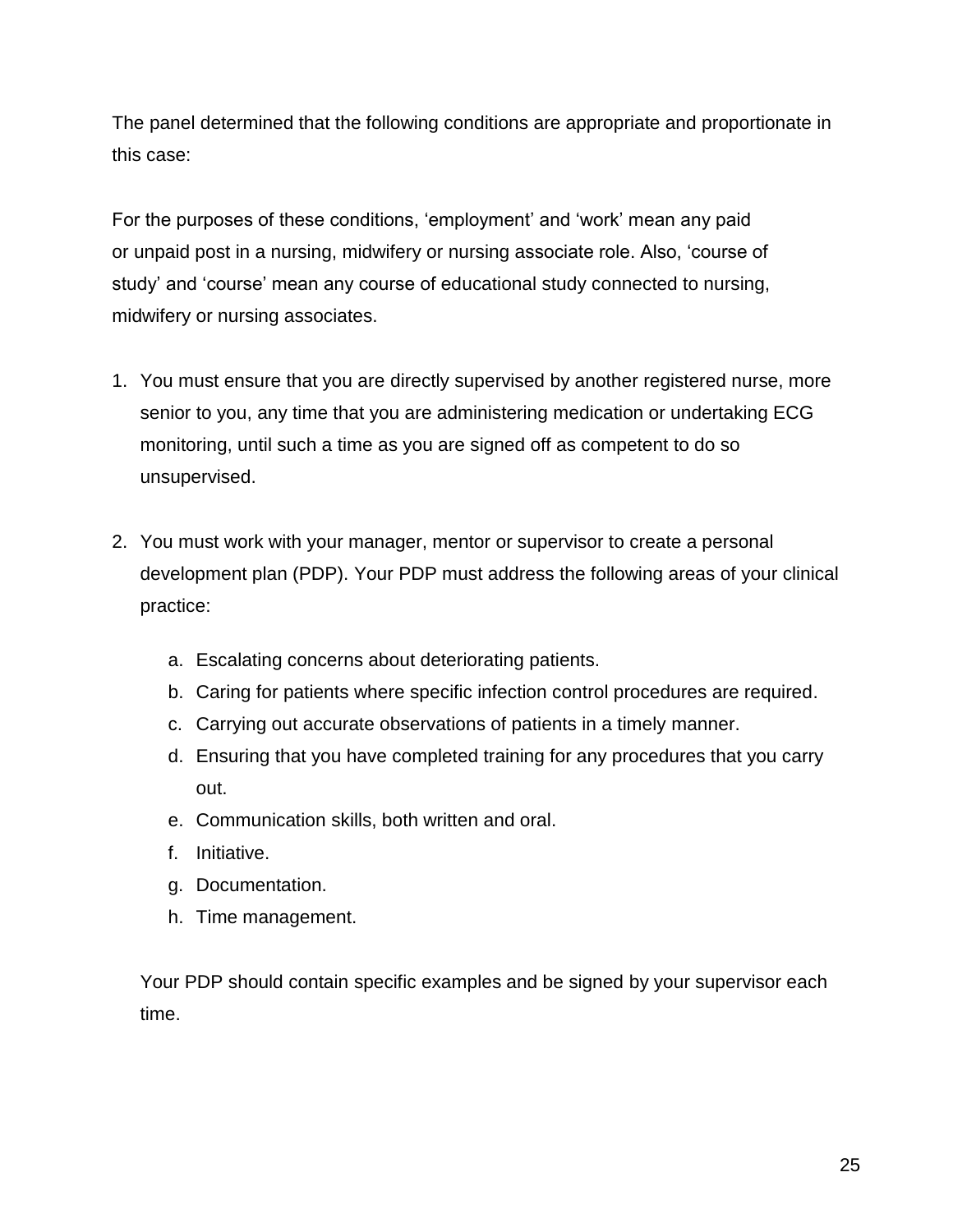- 3. You must meet with your manager, mentor or supervisor at least monthly to discuss these issues and your progress towards achieving the aims set out in your PDP.
- 4. You must provide the NMC with your PDP and a report regarding your progress against your objectives, from your manager, mentor or supervisor, prior to any review of this Order.
- 5. If working as a registered nurse in the UK, you must work under a preceptorship arrangement with direct supervision, until you are deemed competent to work safely and effectively alone and in line with your job description and are signed off by your employer.
- 6. You must keep us informed about anywhere you are working by:
	- a. Telling your case officer within seven days of accepting or leaving any employment.
	- b. Giving your case officer your employer's contact details.
- 7. You must keep us informed about anywhere you are studying by:
	- a. Telling your case officer within seven days of accepting any course of study.
	- b. Giving your case officer the name and contact details of the organisation offering that course of study.
- 8. You must immediately give a copy of these conditions to:
	- a. Any organisation or person you work for.
	- b. Any agency you apply to or are registered with for work.
	- c. Any employers you apply to for work (at the time of application).
	- d. Any establishment you apply to (at the time of application), or with which you are already enrolled, for a course of study.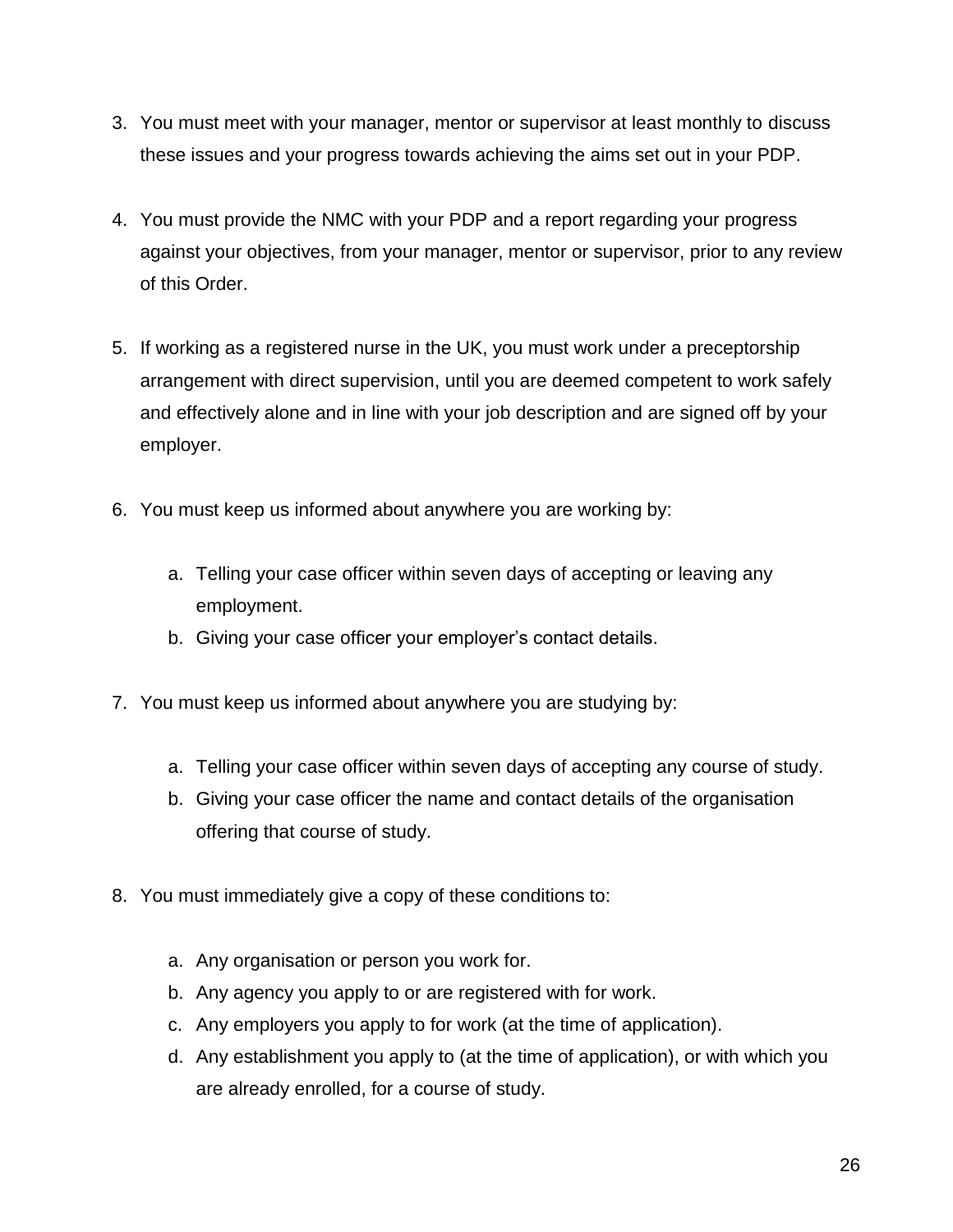- e. Any current or prospective patients or clients you intend to see or care for on a private basis when you are working in a self-employed capacity
- 9. You must tell your case officer, within seven days of your becoming aware of:
	- a. Any clinical incident you are involved in.
	- b. Any investigation started against you.
	- c. Any disciplinary proceedings taken against you.
- 10.You must allow your case officer to share, as necessary, details about your performance, your compliance with and / or progress under these conditions with:
	- a. Any current or future employer.
	- b. Any educational establishment.
	- c. Any other person(s) involved in your retraining and/or supervision required by these conditions

The period of this order is for 18 months.

Before the order expires, a panel will hold a review hearing to see how well you have complied with the order. At the review hearing the panel may revoke the order or any condition of it, it may confirm the order or vary any condition of it, or it may replace the order for another order.

Any future panel reviewing this case would be assisted by:

- A detailed reflective statement.
- Workplace testimonials documenting safe and effective nursing practice.
- Your continued engagement in NMC proceedings.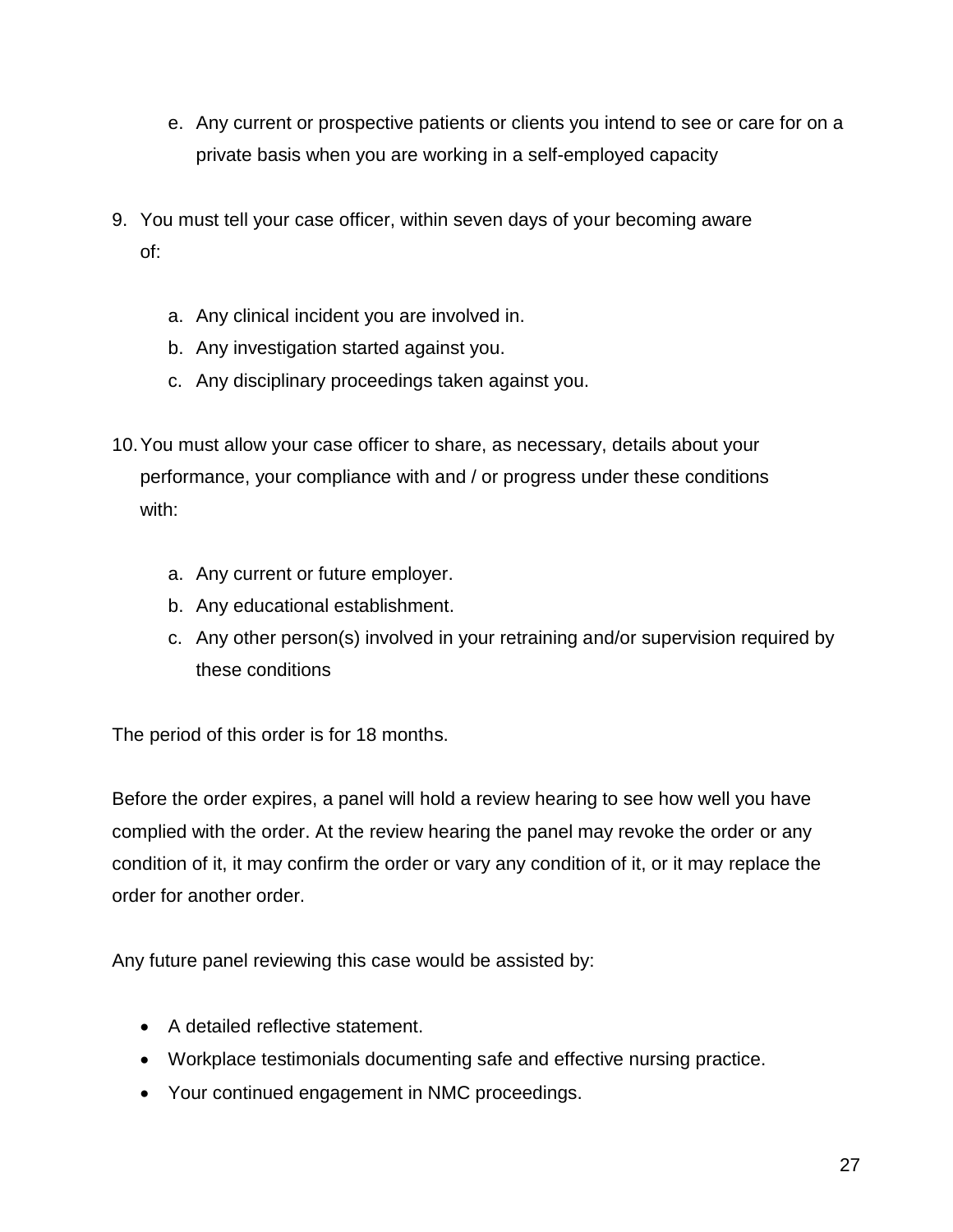#### **Decision and reasons on interim order**

As the substantive order cannot take effect until the end of the 28-day appeal period, the panel considered whether an interim order is required in the specific circumstances of this case. It may only make an interim order if it is satisfied that it is necessary for the protection of the public, is otherwise in the public interest or in your own interest until the conditions of practice sanction takes effect.

Ms Paisley invited the panel to impose an 18-month interim conditions of practice order for the same reasons as the substantive order has been imposed.

Ms Deignan acknowledged that the substantive order will not take effect until 28 days after this hearing concludes and submitted that she was neutral on the need for an interim conditions of practice order.

The panel accepted the advice of the legal assessor.

The panel was satisfied that an interim order is necessary for the protection of the public and is otherwise in the public interest. The panel had regard to the reasons set out in its decision for the substantive order in reaching the decision to impose an interim order.

The panel concluded that the only suitable interim order would be that of an interim conditions of practice order and determined that the interim conditions of practice will mirror those detailed in the substantive order. It considered that to impose an interim suspension order would be inconsistent with its earlier findings.

The panel determined that the interim conditions of practice order will be for a period of 18-months to cover any appeal period. If no appeal is made, then the interim conditions of practice order will be replaced by the substantive conditions of practice order 28 days after you are sent the decision of this hearing in writing.